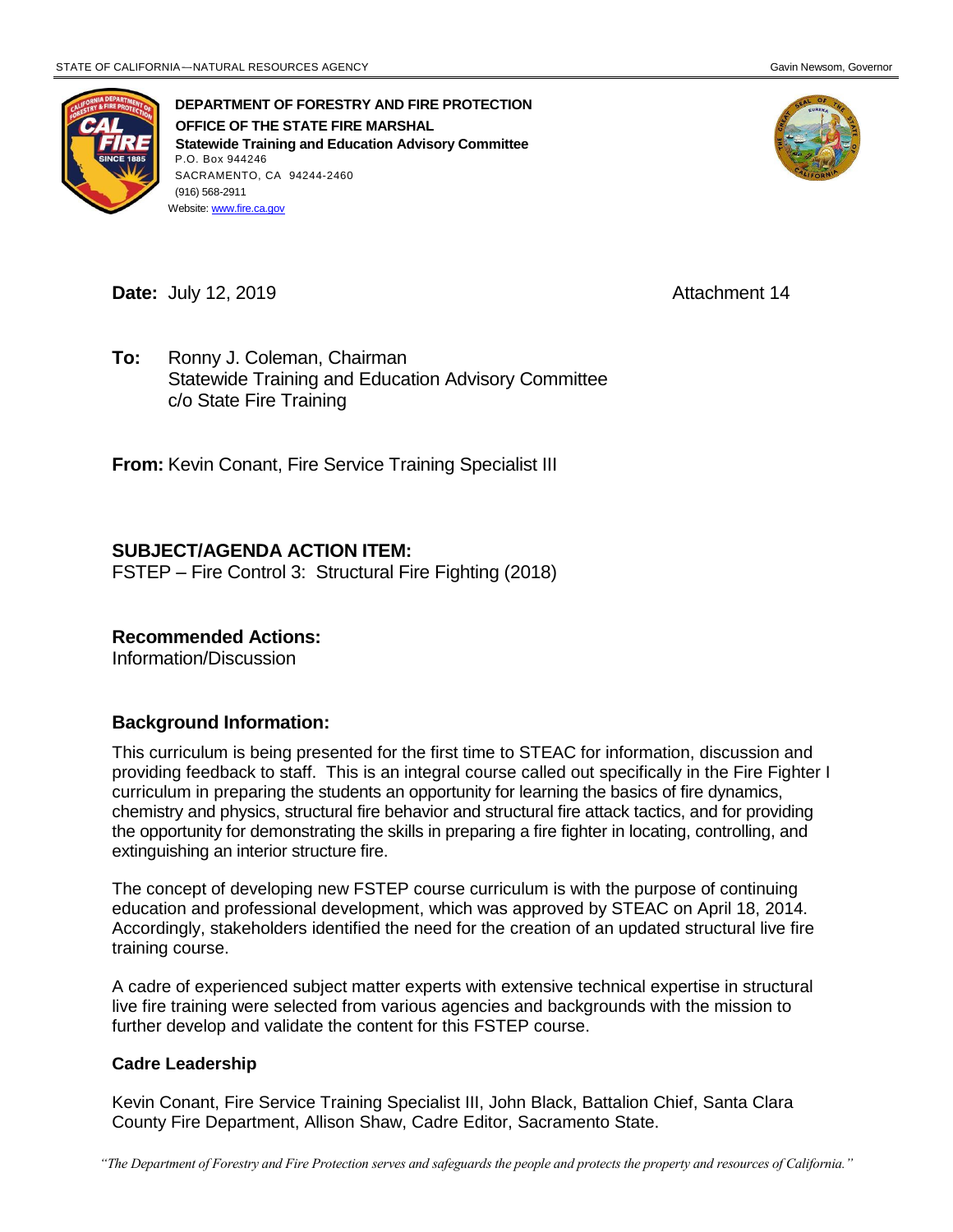#### **Development/Validation Cadre Members**

Tim Adams, Battalion Chief, Anaheim Fire Department; Norm Alexander, Captain, Yocha Dehe Fire Department; David Baldwin, Battalion Chief Sacramento Fire Department; Tim Beard, Captain, Sacramento Metro Fire Department; John Flatebo, Firefighter, Corona Fire Department; Josh Janssen, Battalion Chief, CAL FIRE-BDU; James Mendoza, Captain, San Jose Fire Department; Jake Pelk, Captain, Central County FD; Jeff Seaton, Captain, San Jose FD; Mike Taylor, Assistant Chief, Sacramento FD; Kevin Tidwell, Captain, Turlock FD.

Several of the cadre members are State Fire Training Registered Instructors and all have extensive operational experience with structural live fire training. The development of the course required several multi-day sessions, over the course of three years, with additional work by the editor, cadre members and cadre lead to add the finishing touches of editing the course plans. Because this is an FSTEP Course, the development of a Certification Training Standards (CTS) was not required. However, Terminal Learning Objectives (TLO) were established and the supporting Enabling Learning Objectives (ELO) were developed from the authority of the NFPA 1001 Standard for Fire Fighter Professional Qualifications (2019), NFPA 1403: Standard on Live Fire Training Evolutions (2018); FIRESCOPE ICS 500, Structure Fire Operations (2015); and FIRESCOPE ICS 910 Fire Fighter Incident Safety and Accountability Guidelines (2013) and several others references aided as supporting documents in creating the Course Plan.

#### **Analysis/Summary of Issue:**

- 1. The FSTEP Fire Control 3: Structural Fire Fighting (2018) is a 24-hour course, including 15:30 (hours:minutes) of lecture/discussion and 8:30 (hours:minutes) of application/skills.
- 2. This course meets and exceeds the NFPA 1001 Standard for Fire Fighter Professional Qualifications (2019) and NFPA 1403 Standard on Live Fire Training Evolutions (2018) addressing significant research and development in the study of fire dynamics, chemistry and physics, structural fire behavior and structural fire attack tactics, providing the knowledge and skills that prepare a fire fighter to locate, control, and extinguish an interior structure fire.
- 3. This course replaces a suite of legacy FSTEP structural firefighting courses: the 16-hour Fire Control 1: Basic Fire Chemistry (1996), the 16-hour Fire Control 2: Basic Operations – Structural (1996), the 16-hour Fire Control 3A: Structural Fire Fighting in Acquired Structures (2009), and/or the 16-hour Fire Control 3B: Structural Fire Fighting in Live-fire Simulators curriculum.
- 4. The NFPA standards identify the requirement that all fire fighters shall demonstrate a live fire job performance requirement, while improving the process and procedure for conducting live fire training evolutions, ensuring the training objectives are achieved and the exposure to health and safety hazards are mitigated and risk is minimized.
- 5. This course prepares the student to successfully demonstrate the job performance requirement of a live fire tactics for a structural fire meeting and exceeding the NFPA requirements.
- 6. In all the activities and skills, the student to instructor ratio is 5:1, allowing for inquiry, coaching, skill mastery and evaluation.
- 7. Significant changes have been made in the Instructor qualifications, which are outlined in the Implementation Plan.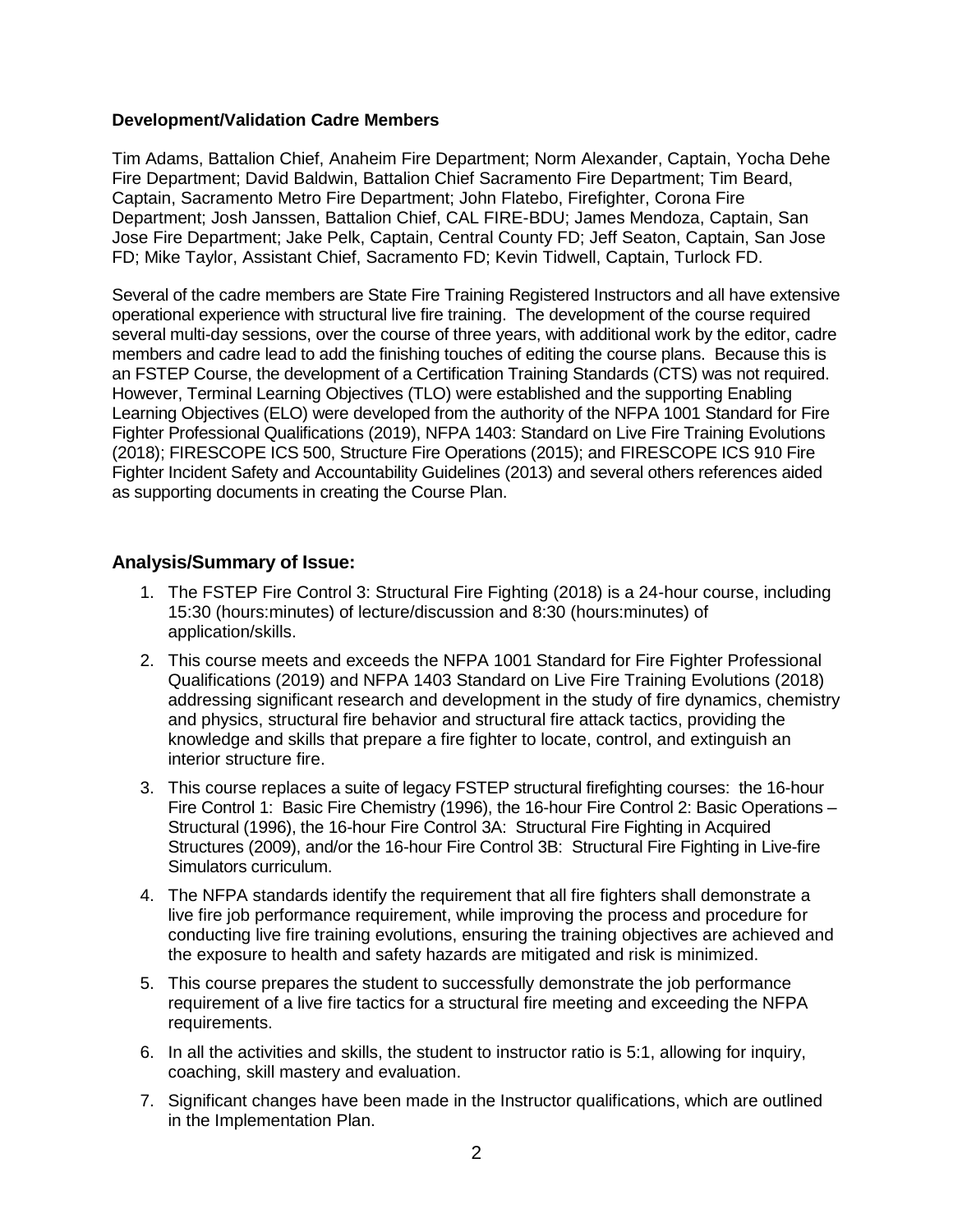

# **Structural Fire Fighting Course Plan**



# **Course Details**

| Description:               |                                                                           | This course provides the knowledge and skills that prepare a fire fighter to<br>locate, control, and extinguish an interior structure fire.                                                                                                                                                                                                                                                                                        |
|----------------------------|---------------------------------------------------------------------------|------------------------------------------------------------------------------------------------------------------------------------------------------------------------------------------------------------------------------------------------------------------------------------------------------------------------------------------------------------------------------------------------------------------------------------|
| <b>Designed For:</b>       |                                                                           | Fire suppression personnel                                                                                                                                                                                                                                                                                                                                                                                                         |
| <b>Authority:</b>          |                                                                           | NFPA 1403: Standard on Live Fire Training Evolutions (2018)                                                                                                                                                                                                                                                                                                                                                                        |
|                            |                                                                           | Office of the State Fire Marshal                                                                                                                                                                                                                                                                                                                                                                                                   |
| <b>Prerequisites:</b>      | (or)                                                                      | Meet the minimum job performance requirements for Fire Fighter I in NFPA<br>1001: Standard for Fire Fighter Professional Qualifications related to safety;<br>fire behavior; portable extinguishers; personal protective equipment (PPE);<br>ladders; fire hose, appliances, and streams; overhaul; water supply;<br>ventilation; forcible entry; and building construction (NFPA 1403 (2018))<br>SFT Fire Fighter I certification |
| Standard:                  | Attend all class sessions and complete all required activities and skills |                                                                                                                                                                                                                                                                                                                                                                                                                                    |
| Hours:                     | Lecture: 15:30                                                            |                                                                                                                                                                                                                                                                                                                                                                                                                                    |
|                            | <b>Skills: 8:30</b>                                                       |                                                                                                                                                                                                                                                                                                                                                                                                                                    |
| Hours (Total):             | 24:00                                                                     |                                                                                                                                                                                                                                                                                                                                                                                                                                    |
| <b>Maximum Class Size:</b> |                                                                           | 25                                                                                                                                                                                                                                                                                                                                                                                                                                 |
| <b>Instructor Level:</b>   |                                                                           | Primary instructor                                                                                                                                                                                                                                                                                                                                                                                                                 |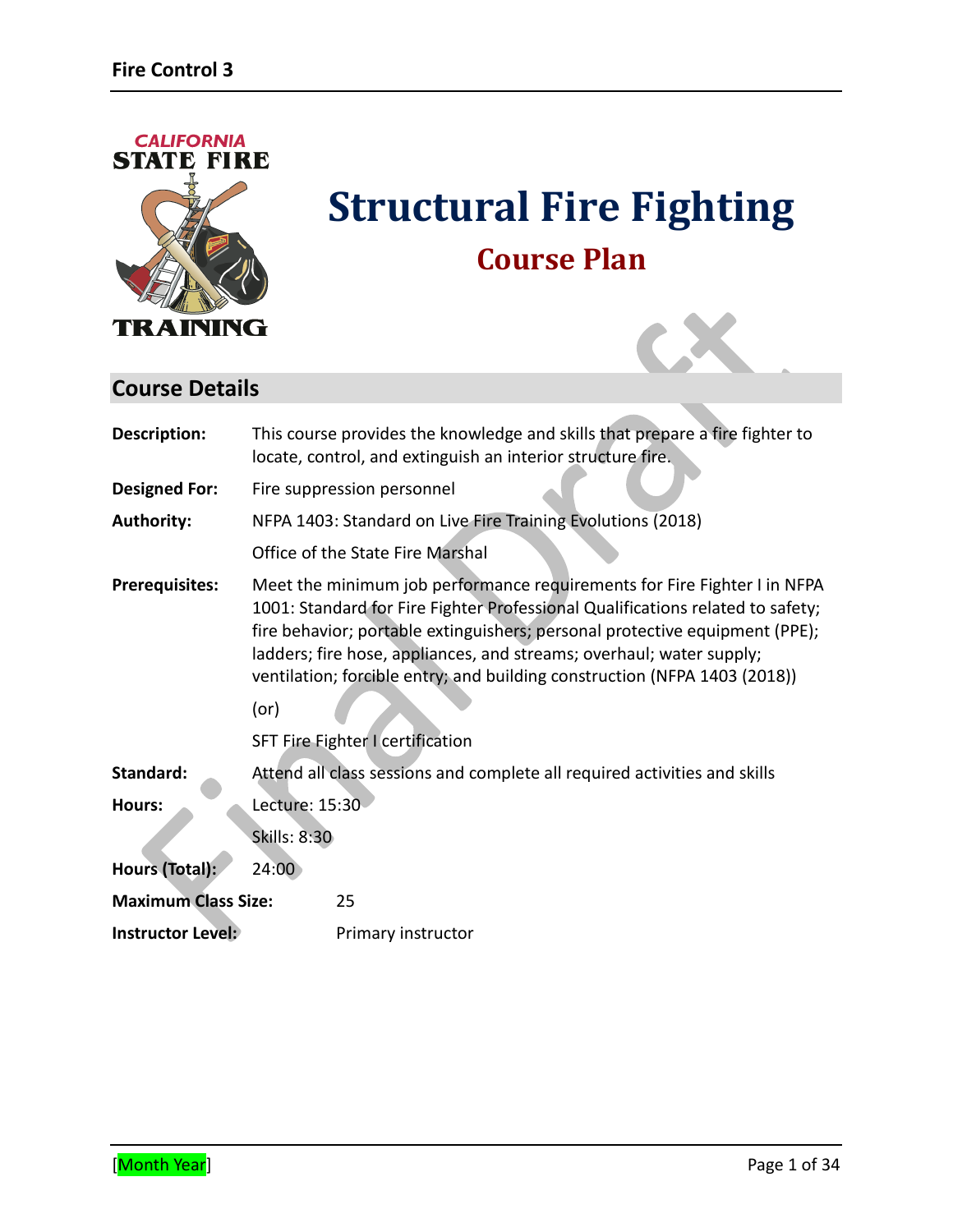| <b>Instructor/Student Ratio:</b> | <b>Lecture:</b> 1 primary instructor per 25 students                                                                             |  |
|----------------------------------|----------------------------------------------------------------------------------------------------------------------------------|--|
|                                  | <b>Demonstrations:</b> 1 primary instructor $+$ 1 assistant instructor (or<br>more) per 25 students                              |  |
|                                  | Activities/Skills: 2 primary instructors + enough additional<br>assistant instructors to maintain a 1:5 instructor/student ratio |  |
| <b>Restrictions:</b>             | See Facilities, Equipment, and Personnel requirements (page 4)                                                                   |  |
| <b>SFT Designation:</b>          | <b>FSTEP</b>                                                                                                                     |  |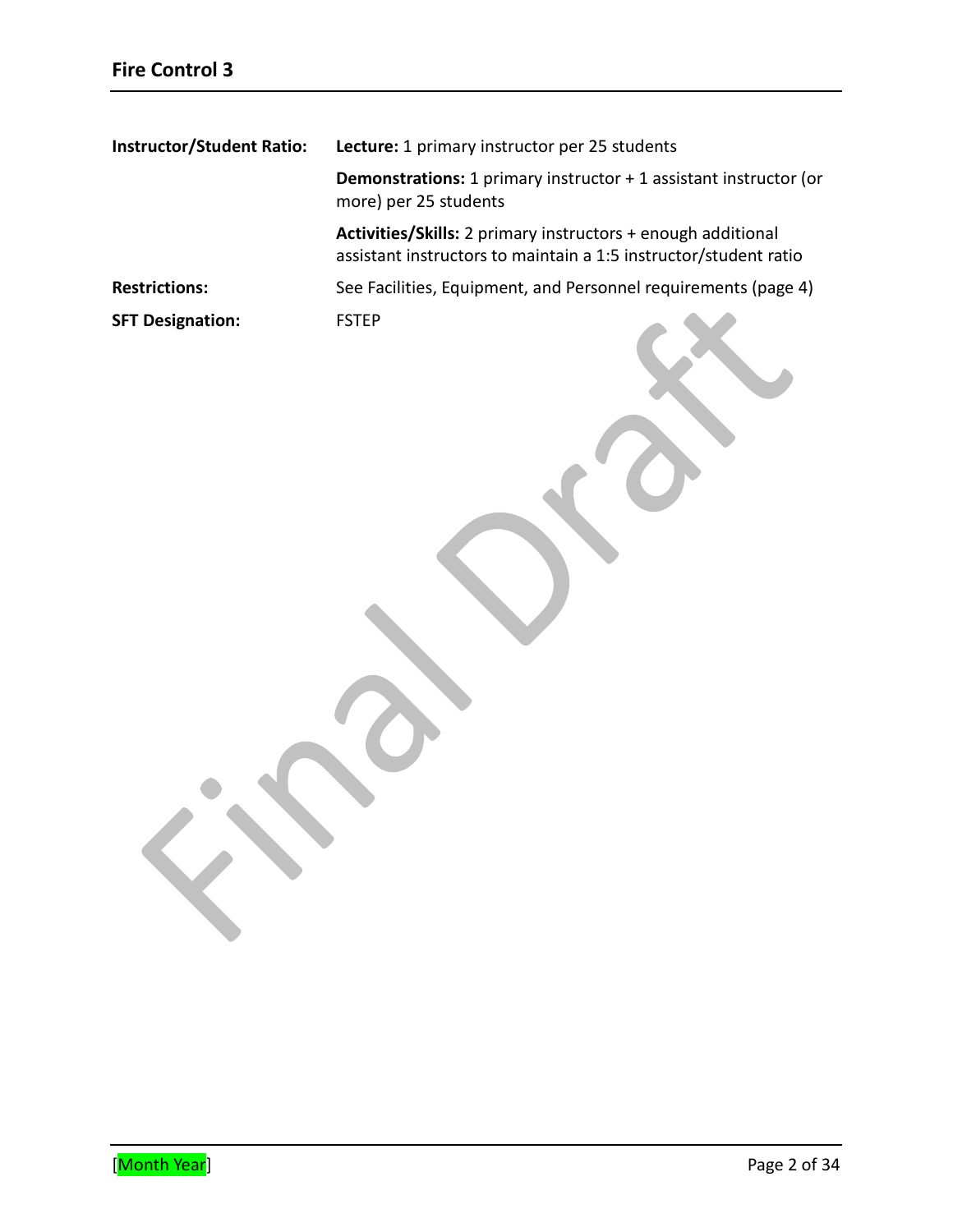# **Required Resources**

#### **Instructor Resources**

To teach this course, instructors need:

#### **Required**

- One of the following texts:
	- o *Fundamentals of Fire Fighter Skills* (including Instructor's Toolkit DVDs) (IAFC, Jones & Bartlett Learning, 3rd edition, ISBN: 978-1284059656)
	- o *Essentials of Fire Fighting and Fire Department Operations* (Stowell, Frederick M., Murnane, Lynne; Brady Publishing, a division of Pearson Education;  $6^{th}$  edition; ISBN: 978-013-3140804)
	- o *Fire Engineering's Handbook for Fire Fighter I and II* (including Instructor Guide and Sample Skills Drills DVDs) (Corbett, Glenn; PennWell Corporation; 1st edition; ISBN: 978-1-59370-135-2)
- *Live Fire Training: Principles and Practice* (IAFC, Jones & Bartlett Learning, 2nd edition, ISBN: 978-1284140729)
- Structure Fire Operations (ICS 500) (FIRESCOPE / [https://www.firescope.org/ics-op-guides-job-aids/ics%20500.pdf\)](https://www.firescope.org/ics-op-guides-job-aids/ics%20500.pdf)
- NFPA 1403: Standard on Life Fire Training Evolutions (current edition)

#### **Recommended**

• *3D Fire Fighting: Training, Techniques, and Tactics* (Fire Protection Publications, 1st edition, 978-0879392581)

### **Online Instructor Resources**

The following instructor resources are available online at <http://osfm.fire.ca.gov/training/SFTCurriculum>

- Instructor Demonstrations (used by instructor)
	- o Instructor Demonstration 1: Dust Explosion
	- o Instructor Demonstration 2: Combustion
	- o Instructor Demonstration 3: Pyrolysis
- Skills Exercises (distributed to students)
	- o Skills Exercise 1: Combustion (required)
	- o Skills Exercise 2: Risk Assessment and Door Control (required)
	- o Skills Exercise 3: Stretching, Flaking, and Advancing an Attack Line (required)
	- o Skills Exercise 4: Water Application (required)
	- o Skills Exercise 5: Fire Attack (required)
	- o Skills Exercise 6: Transitional Fire Attack (recommended)
	- o Skills Exercise 7: Interior Attic Fire Attack (recommended)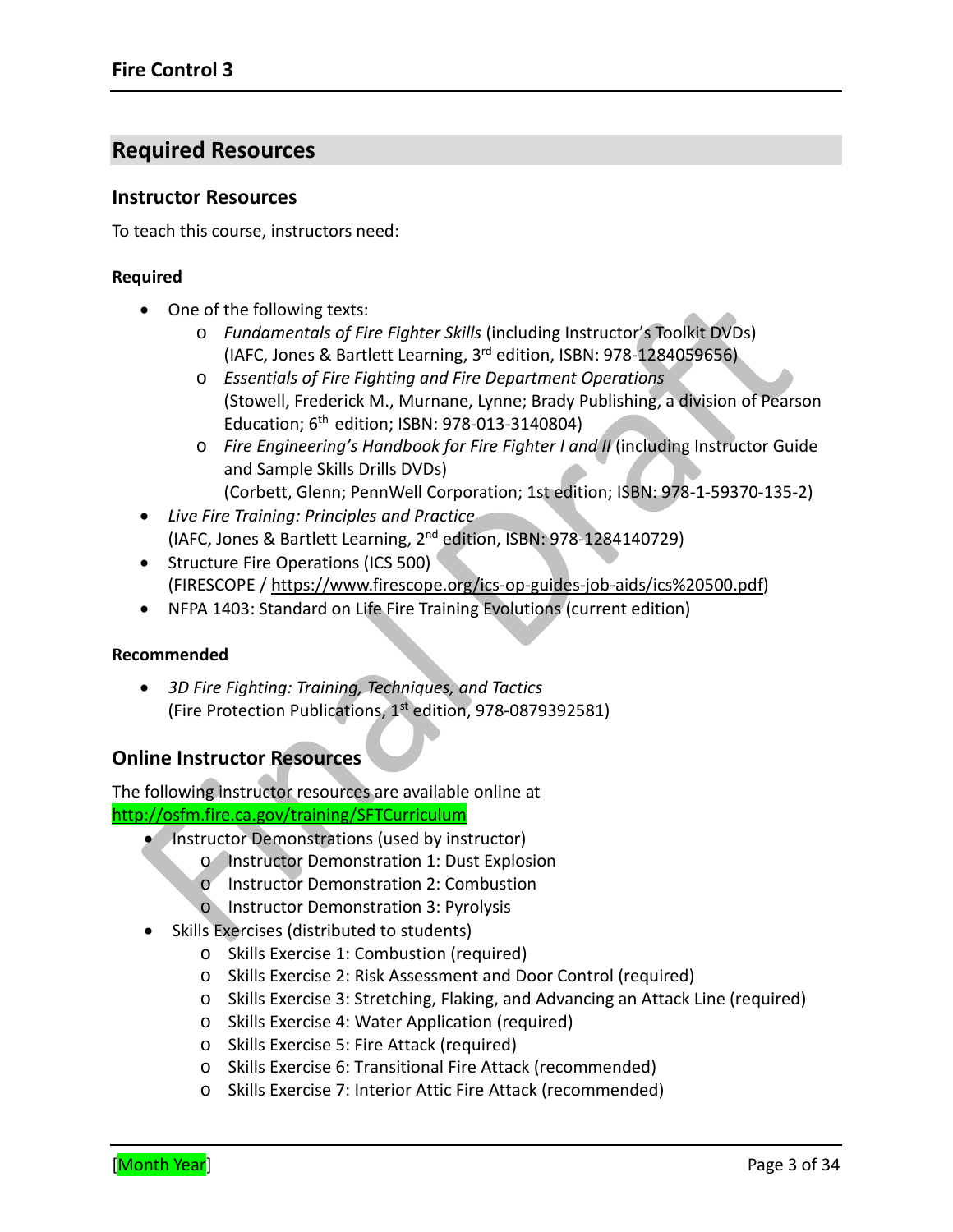- o Skills Exercise 8: Below Grade (Basement) Fire Attack (recommended)
- o Skills Exercise 9: VEIS (recommended)
- o Skills Exercise 10: Ventilation (recommended)
- o Skills Exercise 11: Portable Water Extinguisher Attack (recommended)
- PDFs (distributed to students)
	- o Firefighters Exposure to Smoke Particulates
	- o Impact of Ventilation on Fire Behavior in Legacy and Contemporary Residential Construction
	- o Innovating Fire Attack Tactics
	- o NIOSH Study of Firefighters Finds Increased Rates of Cancer
	- o Structure Fire Operations (ICS 500)
	- o Taking Action Against Cancer in the Fire Service
- Props and Structures: Planning and Preparation (used by instructor)
	- o Props and Structures Matrix
	- o Acquired Structure
	- o Container (Class A)
	- o Fixed Facility (Class A)
	- o Gas-Fired Prop
	- o Scalable Burn Prop
- Planning Aids and Checklists (used by instructor)
	- o Acquired Structure Checklist
	- o Burn Procedures Checklist
	- o Crew Rotation & Accountability (50 students)
	- o Crew Rotation & Accountability (30 students)
	- o Incident Objectives
	- o Incident Organization
	- o Live Fire Worksheet
	- o Medical Plan
	- o Release of Liability / Hold Harmless Agreement

# **Student Resources**

To participate in this course, students need:

- Authorization to attend the training from their fire agency or Accredited Local Academy (ALA) or Accredited Regional Training Program (ARTP)\*
- Verification of meeting prerequisite requirements\*
- Current fit test documentation
- Cal/OSHA compliant structural personal protective equipment (PPE) and self contained breathing apparatus (SCBA)
- Completed release of liability form

\* In accordance with NFPA 1403 (2018) paragraph 4.3.3, participants who received their training from an organization or entity other than the authority having jurisdiction (AHJ) hosting the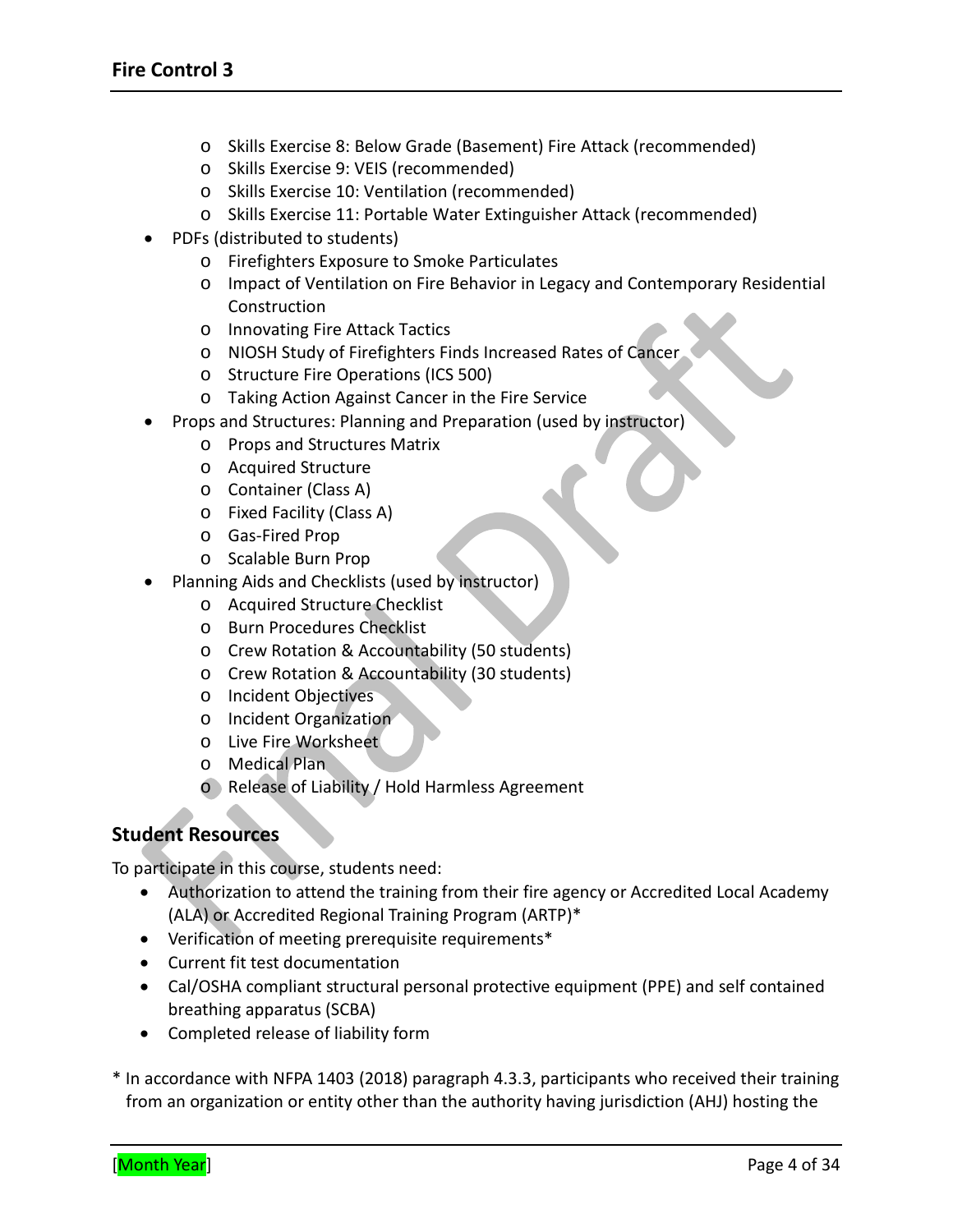course must present written verification of having successfully completed the minimum training requirements.

### **Facilities, Equipment, and Personnel**

The following facilities, equipment, or personnel are required to deliver this course:

#### **Equipment\***

- **Apparatus**: A minimum of one fully outfitted NFPA compliant engine (type I or type 3)
- **Appliances and tools**: Thermal imager (optional); nozzle selection (determined by AHJ) capable of flowing a minimum 95 gallons per minute (GPM)
- **Extinguishers:** Pressurized water extinguisher; water-pressurized garden sprayer
- **Fuels:** Class A materials (non-gas-fired props); Class B fuel (gas-fired props) per manufacturer specifications
- **Hose**: 1", 1½", or 1¾" fire hose; 2½" or 3" fire hose
- **Hand tools**: Flat head axe; Halligan tool; hydrant wrench; pick head axe; long handle tool (pike pole, roof hook, rubbish hook); sledgehammer; flashlight
- **Ladders**: 10' folding ladder; 14' roof ladder; 24' extension ladder
- **Power tools**: Blower; chainsaw; generator; air compressor with fittings (or equivalent)
- **Protective equipment/clothing**: Full set of protective clothing for structural fire fighting for each student, including: bunker pants, coat, and boots; gloves and helmet; flash hood; face piece; self-contained breathing apparatus (SCBA), two fully-charged air cylinders, and manufacturer-approved SCBA sanitizing agent and cleaning agent; personal alert safety system (PASS)
- **Salvage equipment/materials**: Salvage covers or Visqueen; brooms; scoop shovels; buckets; tubs
- **Simulation equipment/materials**: Live fire training structure compliant with NFPA 1403 (2018); smoke-generating equipment (synthetic/Class A); burn barrels (modified for smoke or crib set)
- **Other supplies/equipment**: Radios; fuel and supplies for power equipment; cleaning and decontamination supplies and equipment; handheld propane torch; dumpster; power cords; lights; hammer; nails; staple gun; nail gun (optional); circular saw; reciprocating saw; fuses/road flares; construction spray paint; tape measure; drill, bits, and screws
- **Rehabilitation:** Shade; water; chairs; SCBA refill capabilities (extra cylinders or refill as needed); decontamination body wipes; soap and water; brushes
- **Water supply**: Adequate water supply per NFPA 1403 (2018) requirements

\* See NFPA 1403 (2018) for additional equipment and tool requirements.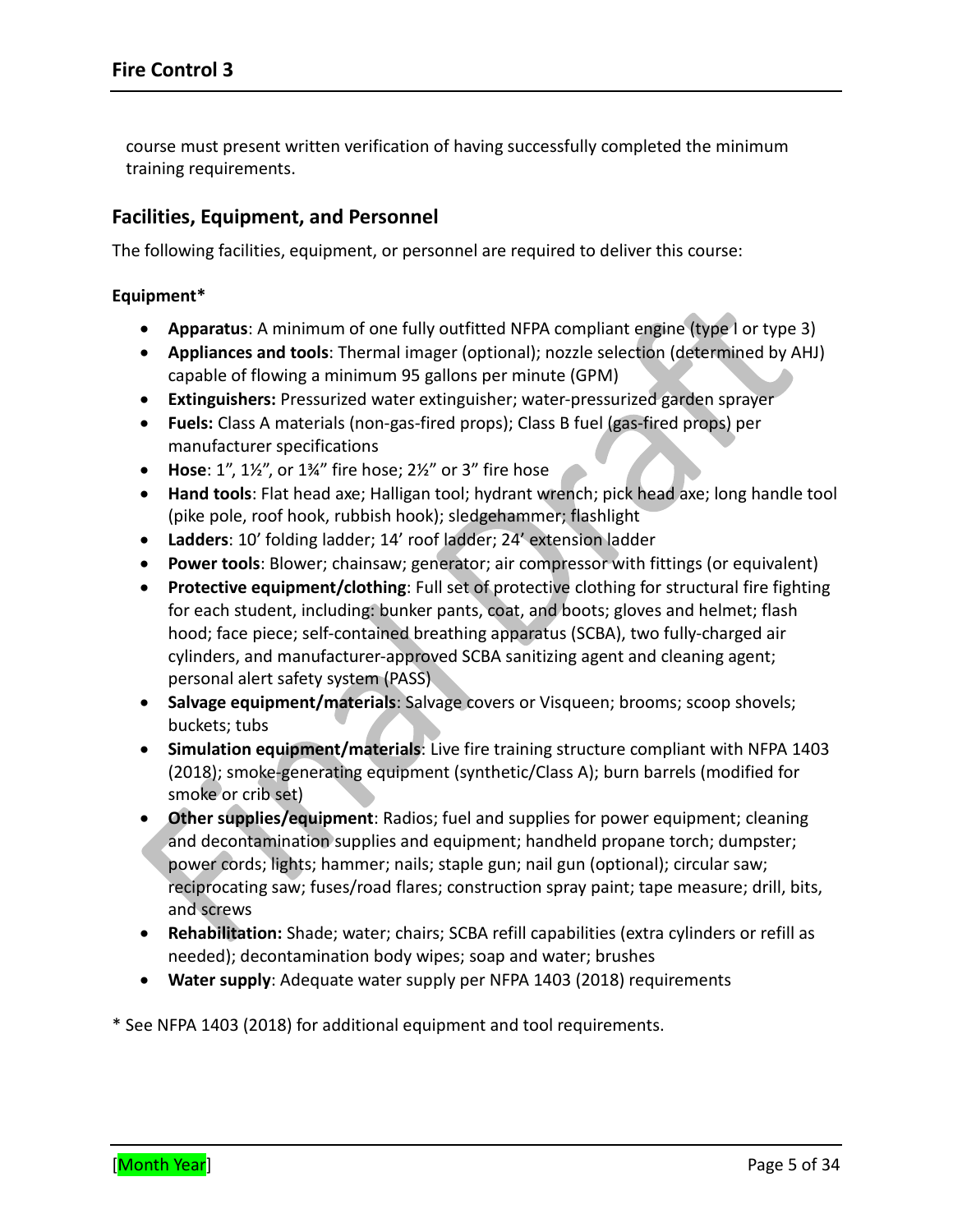#### **Facilities**

- Standard classroom equipped for 25 students
- Whiteboards or easel pads with appropriate writing implements
- Projector with appropriate laptop connections
- Wifi/Internet access (recommended)
- At least one of the following:
	- o An acquired structure
	- o A non-gas-fired live fire training structure
	- o A gas-fired live fire training structure
		- Must also have enough space to burn models (required when a gas-fired live training structure is the only available option)

#### **Personnel\***

- Appropriate instructor-to-student ratios for lecture and skills
	- o **Lecture:** 1 primary instructor per 25 students
	- o **Demonstrations:** 1 primary instructor + 1 assistant instructor (or higher) per 25 students
	- o **Activities/Skills:** 2 primary instructors + enough additional assistant instructors to maintain a 1:5 instructor/student ratio
- \* See NFPA 1403 (2018) paragraph 4.7 for additional information about required personnel.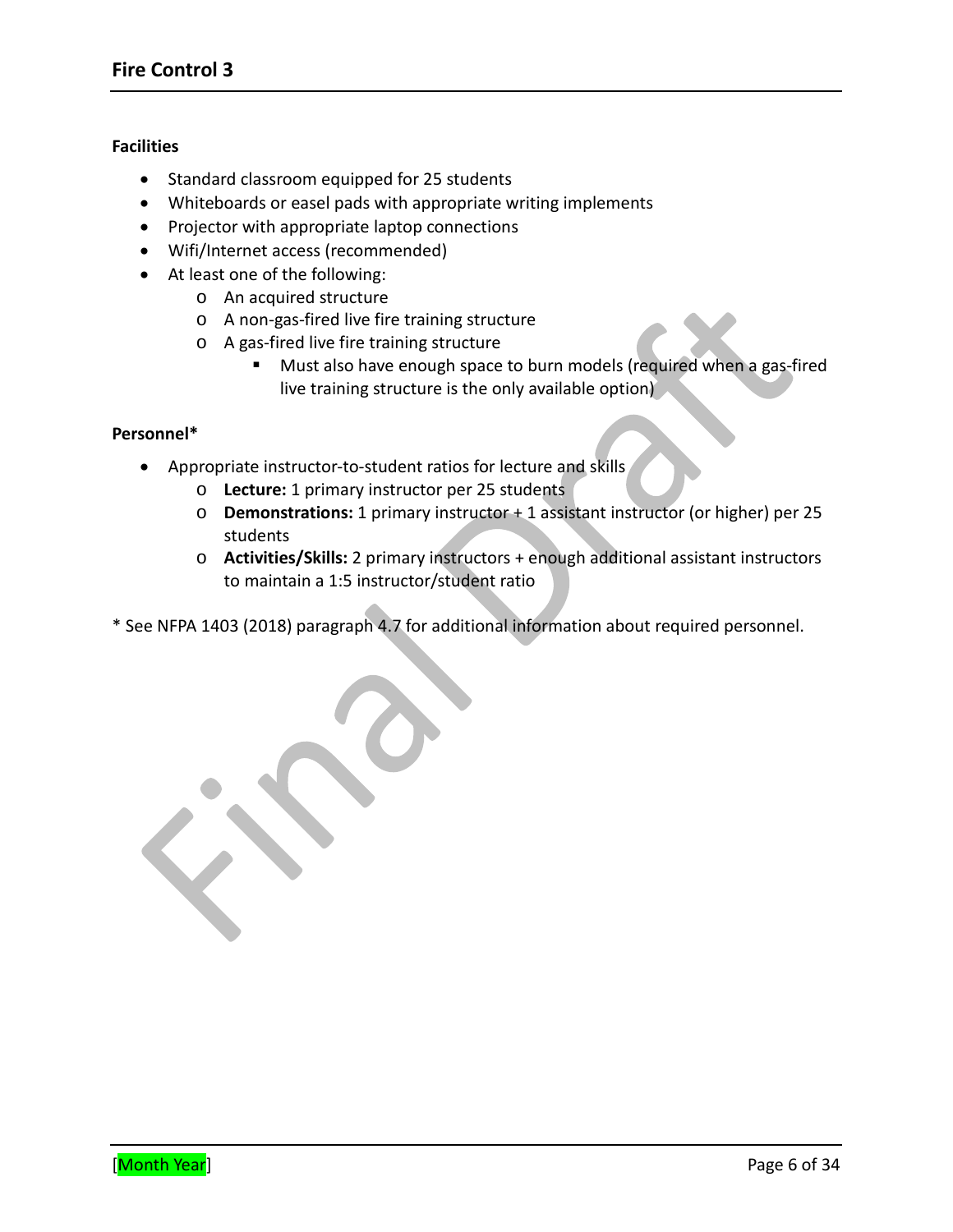# **Unit 1: Introduction**

#### **Topic 1-1: Orientation and Administration**

#### **Terminal Learning Objective**

At the end of this topic, a student will be able to identify facility and classroom requirements and identify course objectives, events, requirements, assignments, activities, resources, evaluation methods, and participation requirements for Fire Control 3: Structural Fire Fighting.

#### **Enabling Learning Objectives**

- 1. Identify facility requirements
	- Restroom locations
	- Food locations
	- Smoking locations
	- Emergency procedures
- 2. Identify classroom requirements
	- Start and end times
	- Breaks
	- Electronic device policies
	- Special needs and accommodations
	- Other requirements as applicable
- 3. Review course syllabus
	- Course objectives
	- Calendar of events
	- Course requirements
	- Student evaluation process
	- Assignments
	- Activities
	- Required student resources
	- Class participation requirements

#### **Discussion Questions**

1. Determined by instructor

#### **Activities**

1. Determined by instructor

# **Topic 1-2: Participation Requirements**

#### **Terminal Learning Objective**

At the end of this topic, a student, given a qualifications list, will be able to submit all required qualifications in order to participate in Fire Control 3: Structural Fire Fighting.

#### **Enabling Learning Objectives**

1. Identify requirements for course participation

• Authorization to attend training from fire agency or ALA/ARTP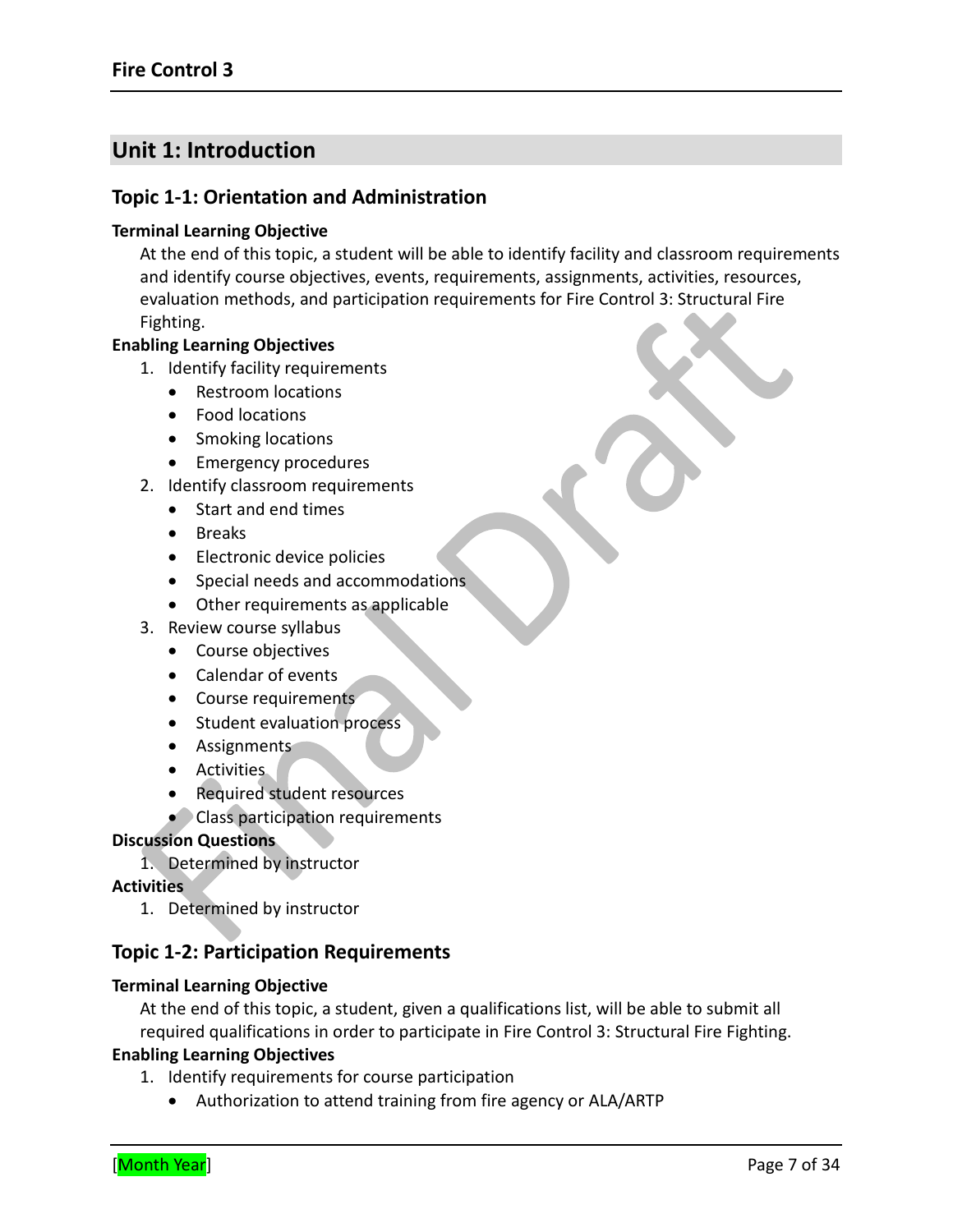- Verification of meeting prerequisite requirements
- Current fit test documentation
- Cal/OSHA compliant structural PPE
	- o Components
	- o Required use
	- o Capabilities and limitations
- Completed release of liability form
- 2. Submit required documentation
- 3. Inspect PPE prior to IDLH (immediate danger to life and health) training

1. Determined by instructor

#### **Activities**

1. Determined by instructor

#### **Instructor Notes**

1. In accordance with NFPA 1403 (2018) paragraph 4.3.3, participants who received their training from an organization or entity other than the AHJ hosting the course must present written verification of having successfully completed the minimum training requirements.

# **Topic 1-3: Reducing Heat-Related Injury and Illness**

#### **Terminal Learning Objective**

At the end of this topic, a student, given PPE and a live fire training environment, will be able to recognize, report, and mitigate cardiovascular and thermal strain and initiate personnel rehabilitation activities in order to prevent or reduce injury and illness during structural fire fighting.

#### **Enabling Learning Objectives**

- 1. Describe the importance of high aerobic fitness for safely and effectively perform fire fighting training and activity
- 2. Identify cardiovascular and thermal responses to fire fighting
- 3. Describe the impact of fire fighting activity and turnout gear on cardiovascular and thermal strain
- 4. Identify the impact of weather on cardiovascular and thermal strain
- 5. Identify warning signs for heat illnesses that may occur during fire fighting training and activity
- 6. Describe how to prevent injury and illness during fire fighting training and activity
	- NFPA 1584: Standard on the Rehabilitation Process for Members During Emergency Operations and Training Exercises (current edition)
- 7. Identify risk factors for cardiovascular disease
- 8. Describe methods to modify or reduce risk factors for cardiovascular disease
- 9. Identify the goals of onsite rehabilitation

#### **Discussion Questions**

1. What are signs of heat-related injuries or illnesses on the training ground?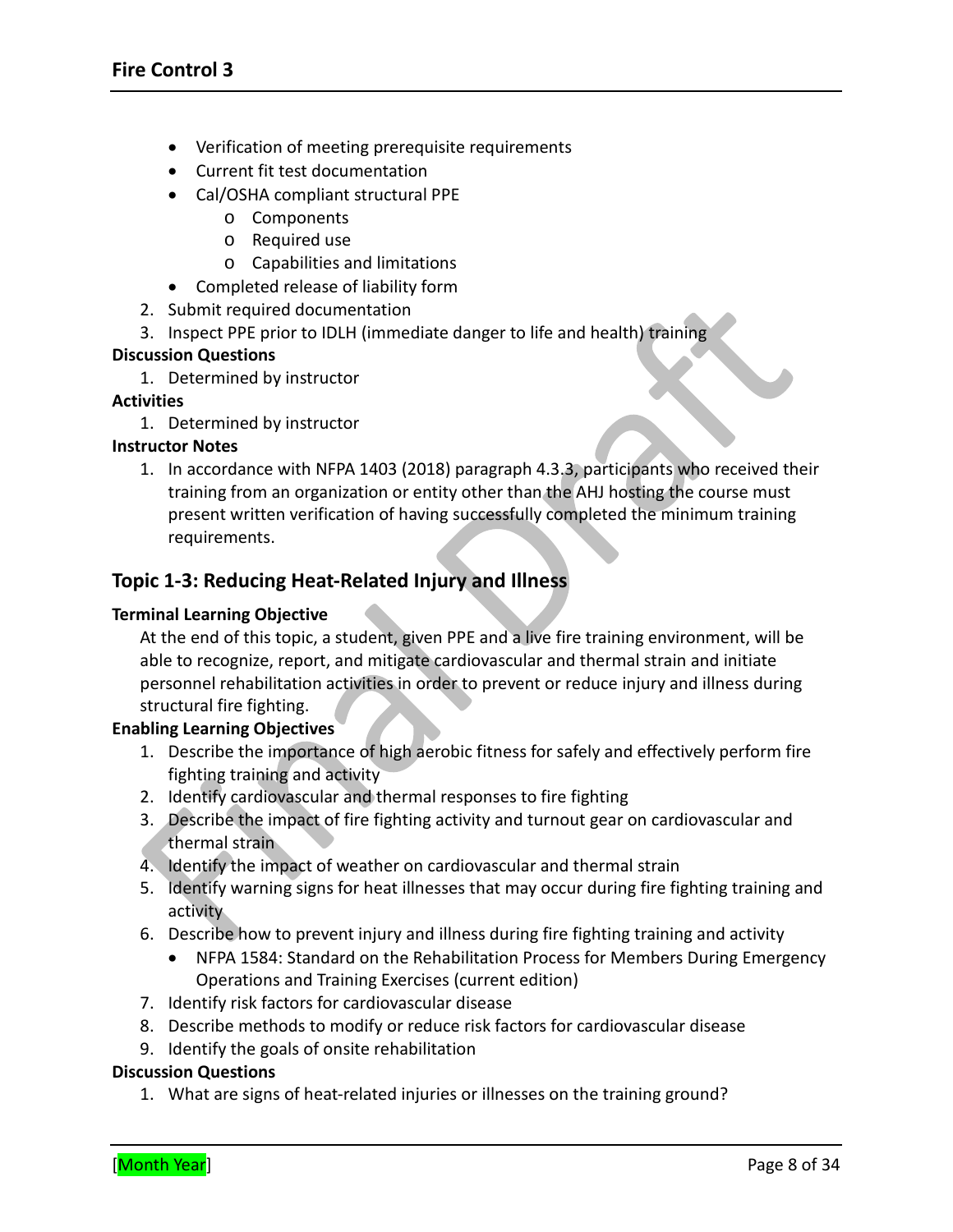2. What strategies can you use to prevent thermal insult during live fire training?

3. What cooling activities can you use to mitigate thermal insult during life fire training?

#### **Activities**

1. Determined by instructor

#### **Instructor Notes**

1. *Live Fire Training: Principles and Practice* has good material.

# **Unit 2: Fire Dynamics**

### **Topic 2-1: Fire Chemistry and Physics**

#### **Terminal Learning Objective**

At the end of this topic, a student, given an assignment, will be able to identify, define, and describe fire science concepts and appropriately apply them to interior structural fire fighting activities.

#### **Enabling Learning Objectives**

- 1. Define terminology associated with fire chemistry
	- Fire
	- Energy
	- Pyrolysis
	- Smoldering
	- Flaming combustion
	- Conservation of mass
- 2. Describe differences between energy and temperature
	- British Thermal Unit (BTU)/joule
	- Celsius, Fahrenheit, Kelvin
- 3. Describe the concept of power
	- Joule/second = watt
	- Heat release rate (HRR)
- 4. Describe how physical states of matter influence fire behavior
	- All matter is made of atoms
	- States of matter
		- o Gases
			- No fixed volume
			- Atoms spaced far apart and not fixed (can be compressed)
			- Heated gases expand, cooled gases contract
			- **Flammable range** 
				- Too lean (lower explosive and flammability limit)
				- Too rich (upper explosive and flammability limit)
			- **Vapor density**
		- o Solids
			- **Fixed volume**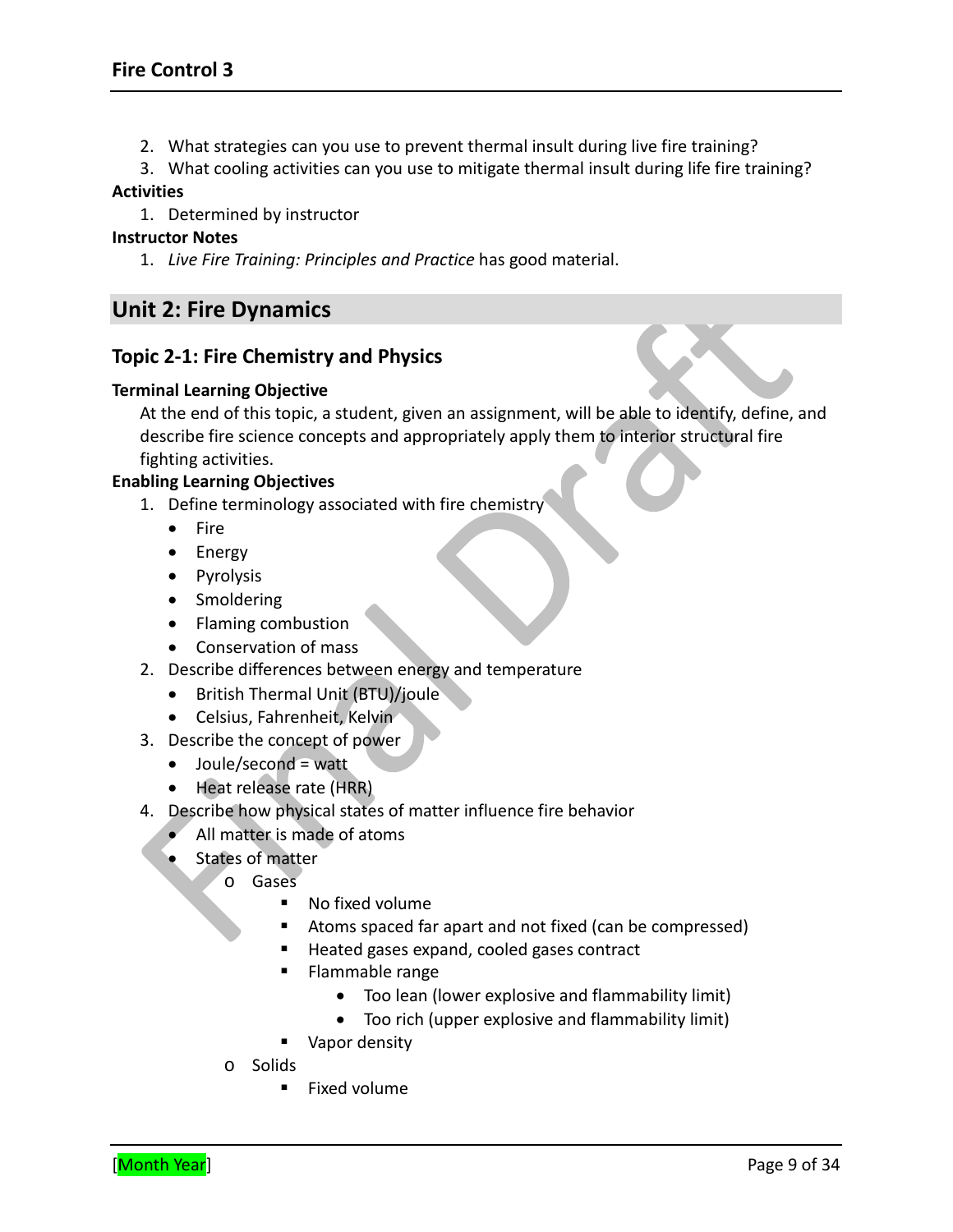- **Atoms spaced very close to each other and fixed**
- Pyrolysis
- **Surface area to mass ratio**
- **Physical arrangement of fuel** 
	- Types
	- Physical orientation and proximity
- o Liquids
	- **Fixed volume**
	- **Atoms spaced very close, but not fixed**
	- Flashpoint
	- **Fire point**
	- Ignition
		- Piloted
		- Auto
	- **Vaporization**
- 5. Identify products of combustion
	- Heat
	- Smoke
		- o Vapors
		- o Particles
		- o Gases
			- "Toxic twins"
				- Hydrogen cyanide
				- Carbon monoxide
- 6. Identify methods of heat transfer
	- Conduction
	- Convection
	- Radiation
- 7. Describe the impact of oxygen concentration on life safety and fire growth
- 8. Identify the components of the fire triangle and fire tetrahedron

- 1. How does heat transfer affect your turnouts?
- 2. What actions can you take to minimize heat transfer?
- 3. How does opening a front door impact smoke flammability?

#### **Activities**

1. Skills Exercise 1: Combustion

#### **Instructor Notes**

- 1. Skills Exercise 1: Combustion is the student version of Instructor Demonstration 1: Combustion. Demonstrate the task and then walk the students through the activity while asking and answering the questions.
- 2. Use the following demonstrations to illustrate concepts. Engage students in individual demonstrations as appropriate.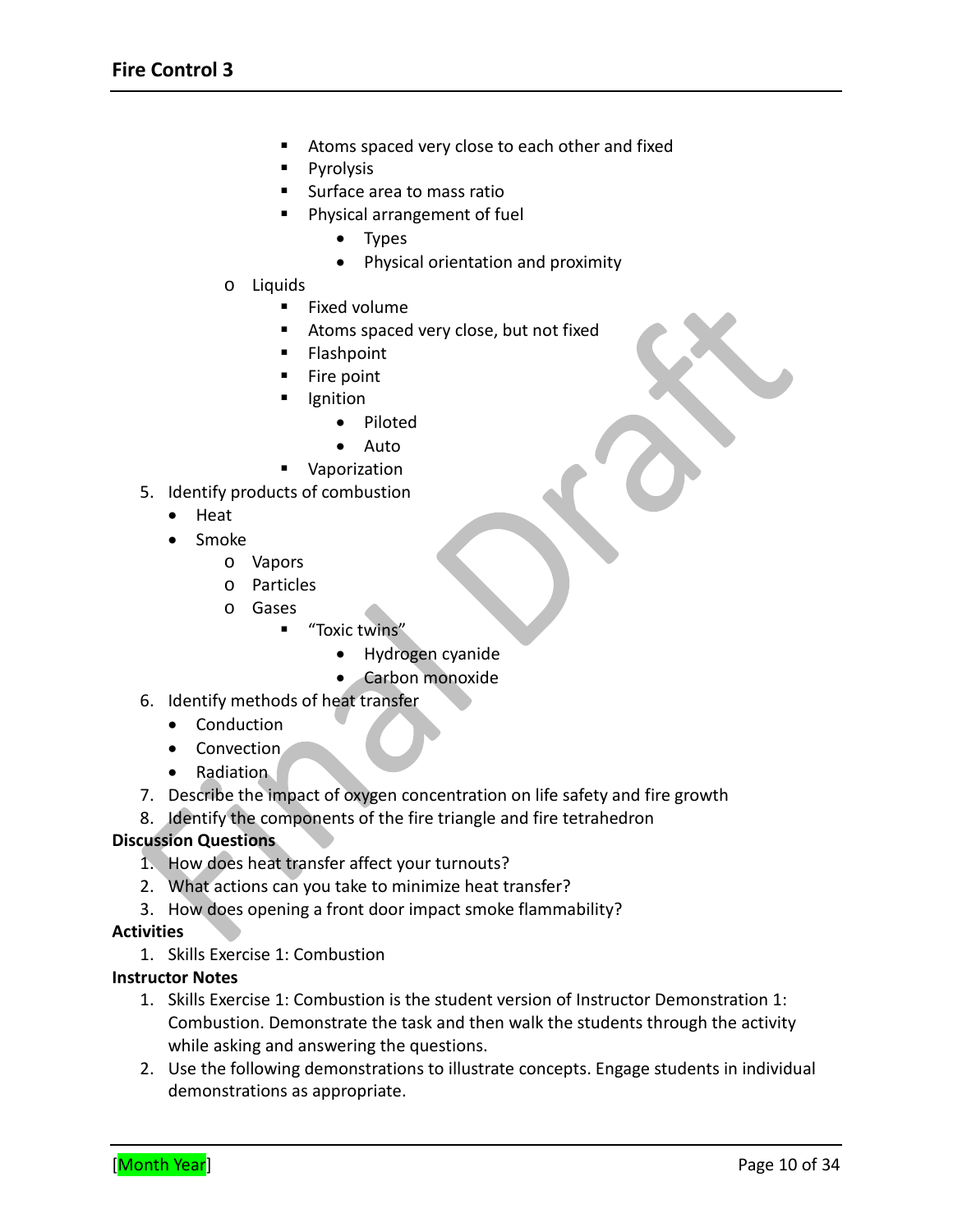- Solids
	- o Instructor Demonstration 1: Dust Explosion (recommended)
	- o Instructor Demonstration 3: Pyrolysis
	- o Pyrolysis videos
		- Fire Training What is Fire Pyrolysis?
			- <https://www.youtube.com/watch?v=-vAylSv2lUo> (posted 6.6.15 / last confirmed 7.11.18)
		- **EXEC** Christmas Tree Fire Safety
			- <https://www.youtube.com/watch?v=IwBiZtfjioU> (posted 6.25.07 / last confirmed 6.28.17)
- Gases
	- o Fire Control 3: Structural Fire Fighting The Whoosh Box with Captain James Mendoza
		- <https://vimeo.com/271589541> (password: SFT)
- Combustion
	- o Instructor Demonstration 2: Combustion

### **Topic 2-2: Fire Growth and Development**

#### **Terminal Learning Objective**

At the end of this topic, a student, given an assignment, will be able to identify and describe fire growth and development concepts and appropriately apply them to interior structural fire fighting activities.

#### **Enabling Learning Objectives**

- 1. Describe the stages of fire
	- Traditional/legacy (time vs. temperature curve)
		- o Ignition
		- o Incipient stage
			- Fire plume
			- "Mushrooming" (ceiling jet)
			- Hot gas layer
			- Thermal layering
			- Relative underpressure
				- Inlet/intake
			- Relative overpressure
				- Outlet/exhaust
			- Neutral plane
		- o Growth stage
			- Thermal radiation (radiant heat flux to the ground)
			- Rollover/flameover
			- **Possible flashover**
		- o Fully developed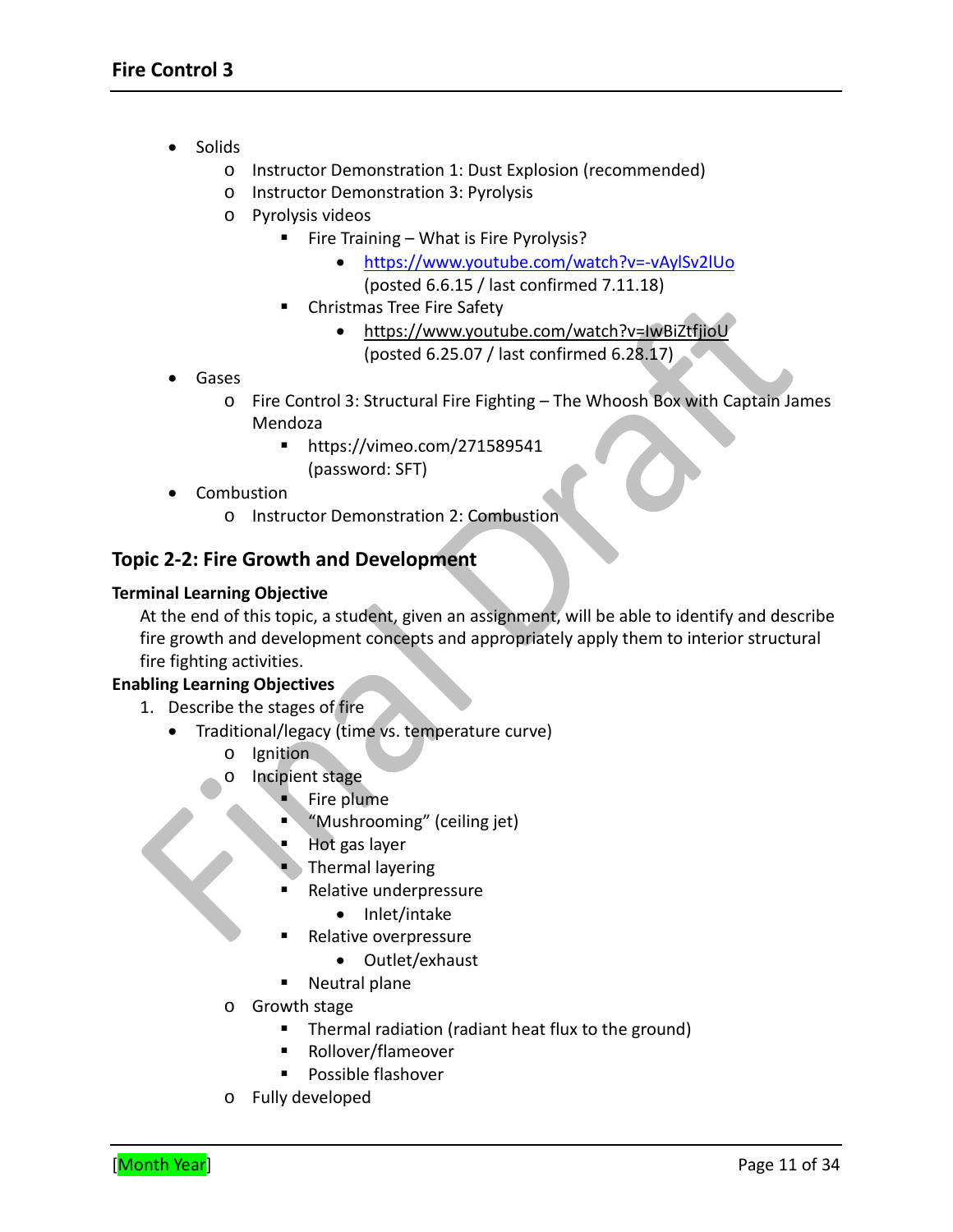- o Decay
- Ventilation-limited (time vs. temperature curve)
	- o Ignition
	- o Incipient
	- o Growth
	- o Early decay
		- **•** Oxygen depleted
	- o Ventilation event (usually fire fighter intervention)
	- o Rapid fire growth
	- o Fully developed
	- o Decay
		- **Fuel depleted**
- 2. Identify factors that influence fire behavior
	- Fuel
		- o Amount
		- o Type
		- o Arrangement
	- Air
		- o Available oxygen
		- o Wind velocity
	- Weather
		- o Temperature
		- o Humidity
		- o Wind
	- Fire compartment
		- o Construction
			- **Thermal properties of the enclosure** 
				- Energy efficiency
		- o Building design/floor plans
			- Square footage and cubic footage
			- **Ceiling height**
			- Size, number, and arrangement of ventilation openings
		- o Fuel type
			- Carbohydrates (cellulosics)
			- **Hydrocarbons**
			- Heat of combustion
		- o Fuel loading
			- Contents vs. structure fire
	- Burn regime
		- o Vent limited / air controlled / air limited
		- o Fuel limited / fuel controlled
- 3. Describe hostile fire events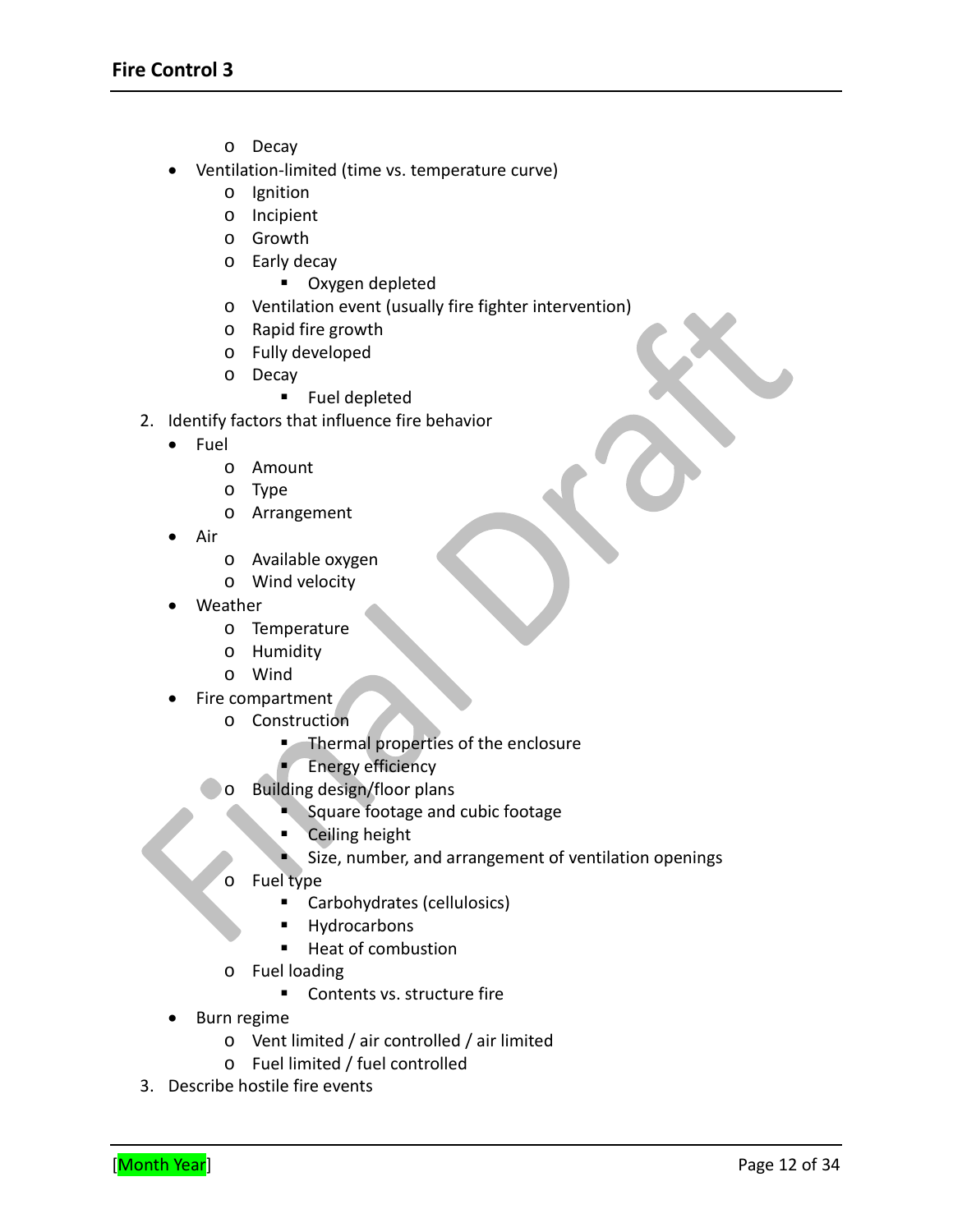- Fire gas ignition
	- o Rollover
	- o Flashover
		- **Thermal radiation feedback**
	- o Smoke explosion
	- o Backdraft
		- **Gravity current**

# • Black fire

### **Discussion Questions**

- 1. How do different construction techniques, materials, furnishings, and interiors impact fire behavior?
- 2. How does a vent-limited fire growth curve differ from a traditional/legacy fire growth curve?
	- How would you reduce the heat-release rate for each type of fire growth curve?

# **Activities**

1. Determined by instructor

# **Instructor Notes**

- 1. Demonstrate the fire growth and development principles introduced in this topic using a scalable burn prop, a Class A container or fixed facility, or an acquired structure. See the following props and structures documents for overviews and guidelines:
	- Props and Structures Matrix
	- Acquired Structure
	- Container (Class A)
	- Fixed Facility (Class A)
	- Gas-Fired Prop
	- Scalable Burn Prop
- 2. Engage students in individual demonstrations as appropriate.
- 3. ELO 2: Show video
	- New vs. Old Room Fire Final UL
		- o <https://www.youtube.com/watch?v=aDNPhq5ggoE&index=34&list=WL> (posted 12.7.10 / Last confirmed 7.7.17)

# **Topic 2-3: Characteristics of Smoke**

### **Terminal Learning Objective**

At the end of this topic, a student, given an assignment, will be able to read smoke emanating from a structure and use that reading to identify pre-phenomena conditions, fire location, and spread during interior structural fire fighting activities.

### **Enabling Learning Objectives**

- 1. Describe the composition of smoke
	- Particulates
	- Gases
	- Aerosols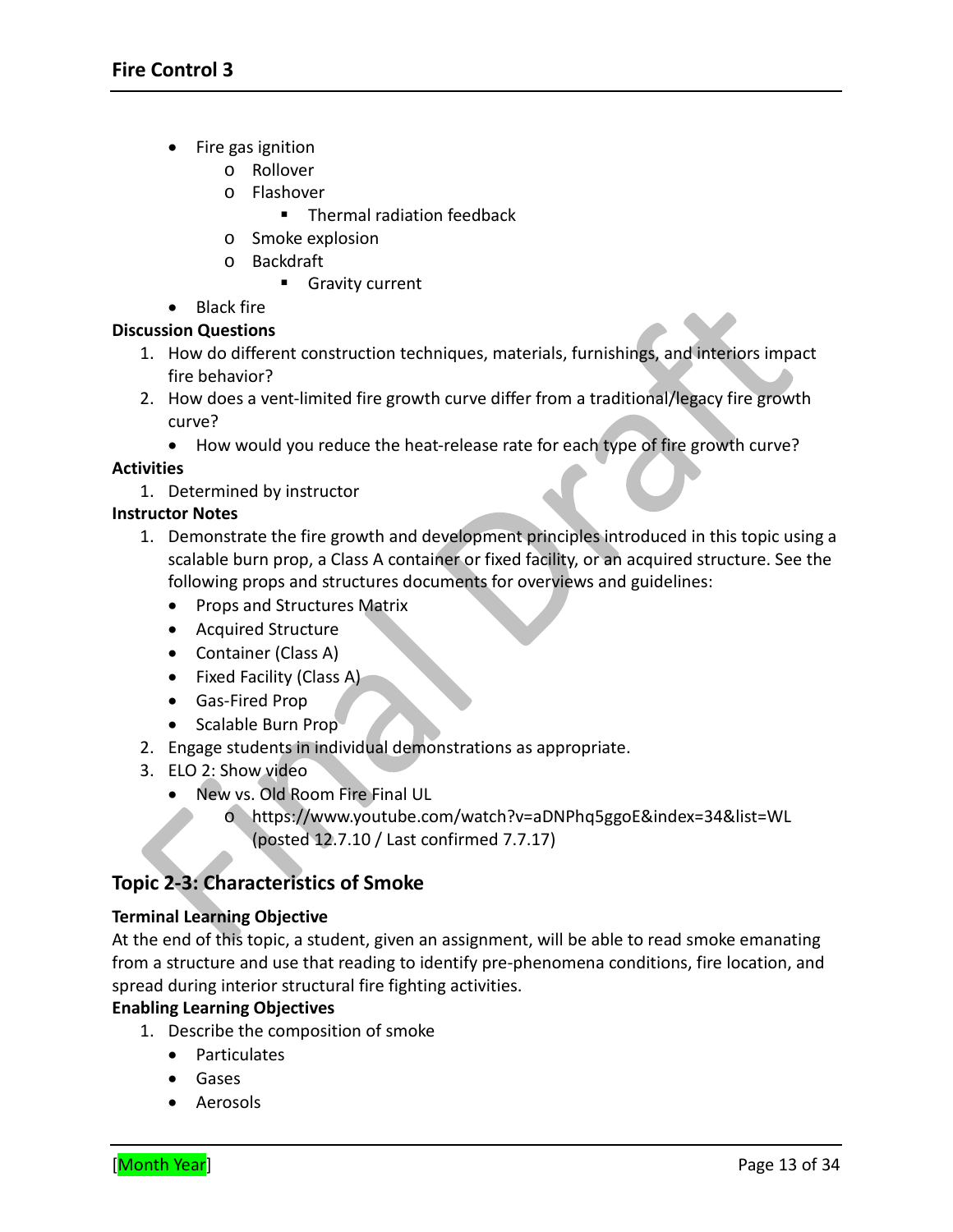- 2. Describe the attributes of smoke
	- Volume
	- Velocity
		- o Turbulent vs. laminar
	- Density
	- Color
- 3. Identify the hazards of smoke
	- Cold smoke
	- Black fire
	- Smoke as fuel
		- o Flammability range
	- Smoke as poison
		- o Carbon monoxide (CO)
		- o Hydrogen cyanide (HCN)

- 1. What impact do CO and HCN have on fire fighters and occupants?
- 2. How do you avoid exposure to CO and HCN?
- 3. How can recognizing the attributes of smoke assist in tactical decision making?

#### **Activities**

1. Determined by instructor

### **Instructor Notes**

- 1. Recommended resources
	- Video Clip: Art of Reading Smoke Vol1 Sample
		- o [https://www.youtube.com/watch?v=W8gJosK\\_BxY](https://www.youtube.com/watch?v=W8gJosK_BxY) (posted 11.2.16 / last confirmed 7.10.17)
	- DVD: *The Art of Reading Smoke*
		- o Dave Dodson / DVD or streaming video / PennWell [\(www.pennwellbooks.com\)](http://www.pennwellbooks.com/)
	- Article: Firefighters Exposure to Smoke Particulates o See Online Instructor Resources

# **Topic 2-4: Water as an Extinguishing Agent**

#### **Terminal Learning Objective**

At the end of this topic, a student, given an assignment, will be able to identify and describe concepts related to water as an extinguishing agent and apply them to interior structural fire fighting activities.

#### **Enabling Learning Objectives**

- 1. Identify concepts associated with water as an extinguishing agent
	- Heat
		- o Latent heat of vaporization
		- o Sensible heat
	- Specific heat of water

 $\bullet$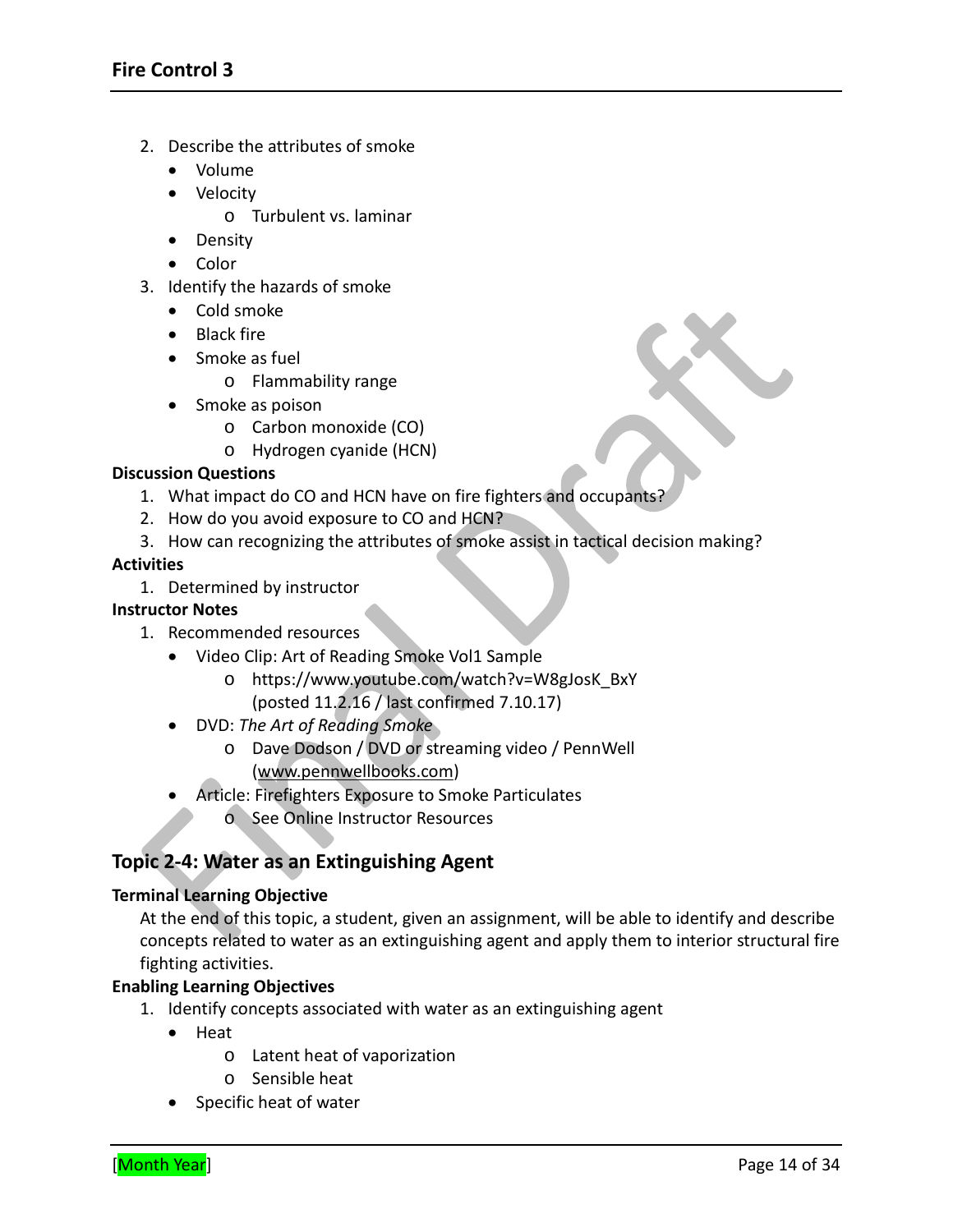- Specific heat of steam
- 2. Describe how water and steam impact the fire tetrahedron
	- Removes (transfers) heat
	- Stops pyrolysis
	- Reduces oxygen percentage
	- Interrupts chemical chain reaction
- 3. Describe gas cooling
	- Droplet size
	- Hang time
	- Flow rate
	- Attack angle
	- Cone angle
	- Application duration
- 4. Describe surface cooling
	- Stop pyrolysis
	- Extinguish smoldering combustion
- 5. Describe cooling capacity
	- Raising water to vaporization temperature
	- Vaporization of water
- 6. Describe gas expansion and contraction
	- Fire gas/smoke
	- Steam

- 1. Can you push fire with water application?
	- Why or why not?
- 2. What value does steam production have in fire attack?
- 3. Why is it important to achieve full extinguishment?

#### **Activities**

1. Determined by instructor

#### **Instructor Notes**

- 1. Recommended resources for Discussion Question 1
	- Video: Governor's Island
		- o [http://www.firecompanies.com/modernfirebehavior/governors%20island](http://www.firecompanies.com/modernfirebehavior/governors%20island%20online%20course/story.html) [%20online%20course/story.html](http://www.firecompanies.com/modernfirebehavior/governors%20island%20online%20course/story.html) (last confirmed 5.23.18)
	- Document: Impact of Ventilation on Fire Behavior in Legacy and Contemporary Residential Construction (section 9.11 Pushing Fire, page 203)
		- o See Online Instructor Resources

# **Unit 3: Tactical Fire Ground Considerations**

### **Topic 3-1: Fire Ground Command and Control**

X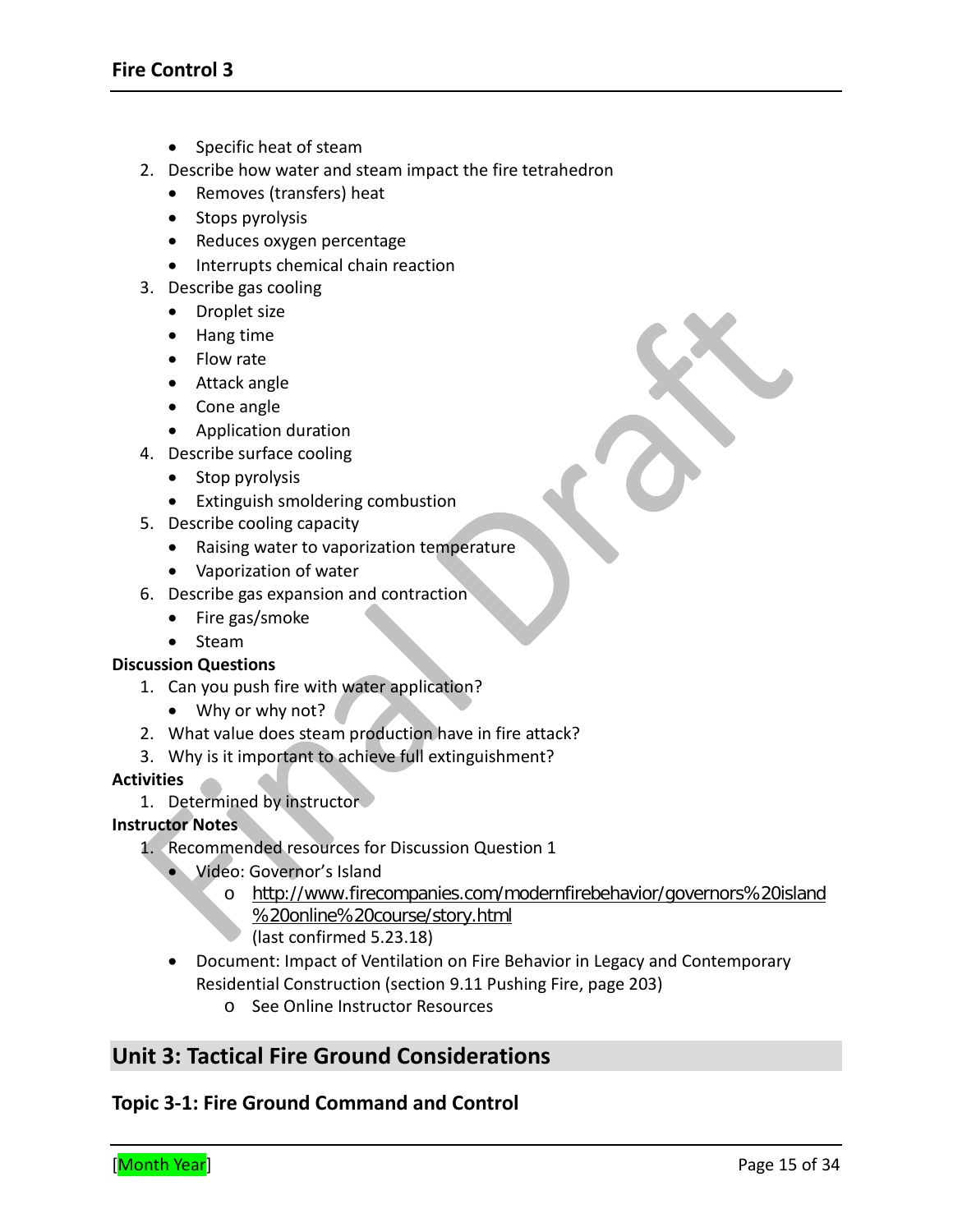#### **Terminal Learning Objective**

At the end of this topic, a student, given an assignment, will be able to identify the components of RECEO-VS and SLICE-RS and apply them to interior structural fire fighting activities.

#### **Enabling Learning Objectives**

- 1. Describe the three basic levels of command
	- Strategic (overall incident direction)
	- Tactical (assigned operational objectives)
	- Task (specific tasks assigned to companies)
- 2. Describe "leader's intent"
	- Task (goal or objective)
	- Purpose (why the task needs to be done)
	- End state (how it should look when successfully completed)
- 3. Identify the components of RECEO-VS
	- Strategic objectives
		- o Rescue
		- o Exposure
		- o Confinement
		- o Extinguishment
		- o Overhaul
	- Actions of opportunity
		- o Ventilation
		- o Salvage
- 4. Identify the components of SLICE-RS
	- Tactical priorities (sequential)
		- o Size up
		- o Locate fire
		- o Identify and control flow path
		- o Cool from a safe location
			- o Extinguish fire
	- Actions of opportunity
		- o Rescue
		- o Salvage

5. Describe the relationship between leader's intent, RECEO-VS, and SLICE-RS

#### **Discussion Questions**

- 1. What is the difference between strategy and tactics?
- 2. How do you utilize RECEO-VS and/or SLICE-RS?
- 3. What is "leader's intent"?

#### **Activities**

1. Determined by instructor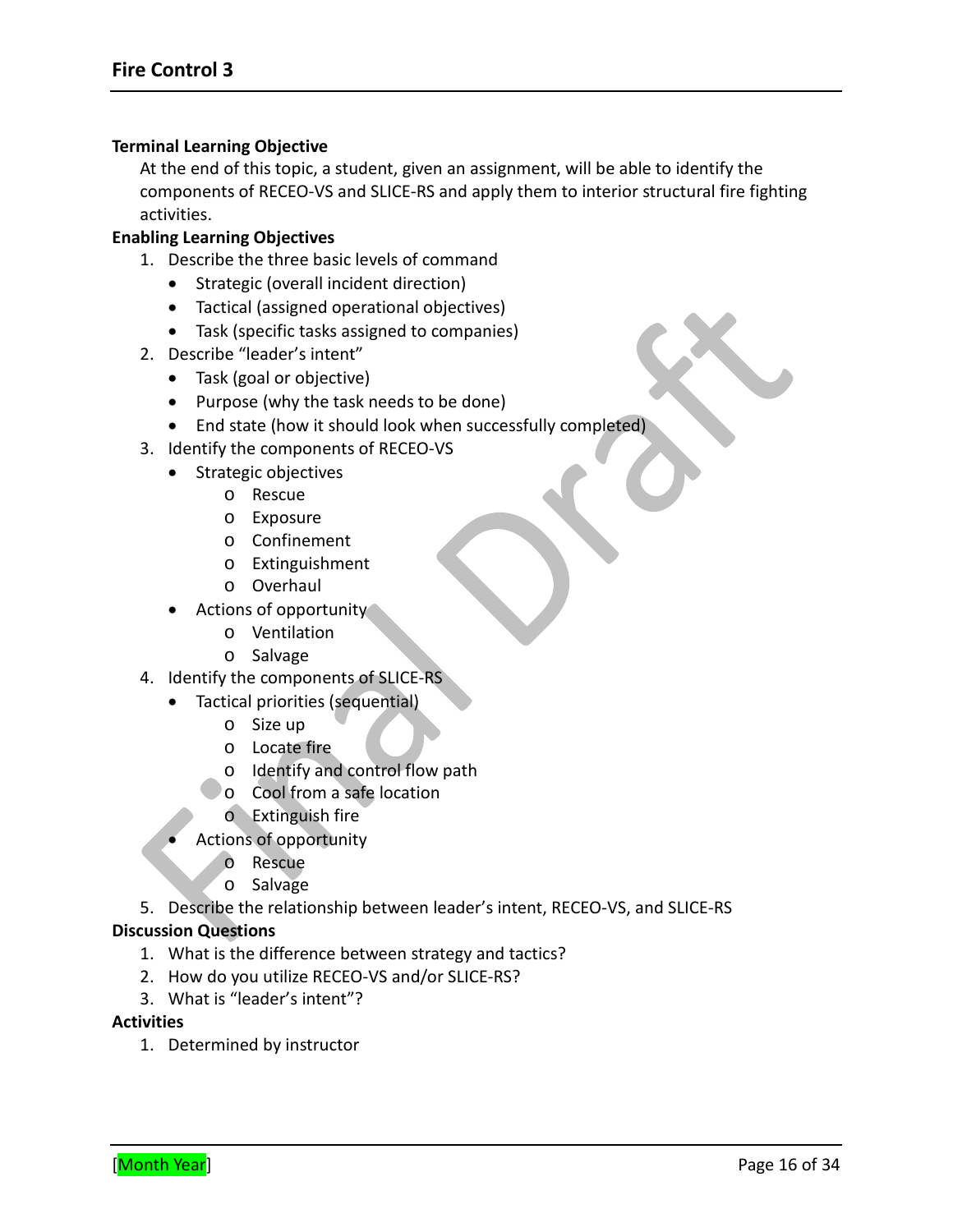#### **Instructor Notes**

- 1. ELO 1 references FIRESCOPE ICS 500 Structure Fire Operations basic command configuration
- 2. Recommended video: Principles of Modern Fire Attack SLICE-RS Overview
	- URL:<https://www.youtube.com/watch?v=X80yseC2fmQ> (posted 4.14.14 / last confirmed 7.10.17)

#### **Topic 3-2: Size Up**

#### **Terminal Learning Objective**

At the end of this topic, a student, given an assignment, will be able to perform a 360 degree survey and risk assessment to identify building construction, occupancy type, and hazardous materials, and evaluate smoke and fire presentation, potential victim reports, and survivability profile in order to safely implement tactical operations.

#### **Enabling Learning Objectives**

- 1. Identify information available prior to incident
	- Weather conditions
	- Time of day
	- Staffing levels
	- Pre-fire plans
- 2. Identify information obtained during 360 walk around at incident
	- Life hazards
		- o Potential victim reports
		- o Survivability profile
		- o Occupancy type
		- o Building construction and materials
		- o Building entry and egress
		- o Smoke and fire presentation
		- o Hazards
	- **Incident stabilization**
	- Property conservation
	- Environmental protection
- 3. Describe how to perform size up activities
	- Observe and evaluate critical factors
		- o Structural triage
		- o Smoke conditions
		- o Fire conditions
		- o Lack of progress (ongoing size up)
	- Communicate via radio to command and incoming units
		- o Unit designation of unit arriving on scene
		- o Confirmation of location and conditions
		- o Life hazards and exposures
		- o Brief building description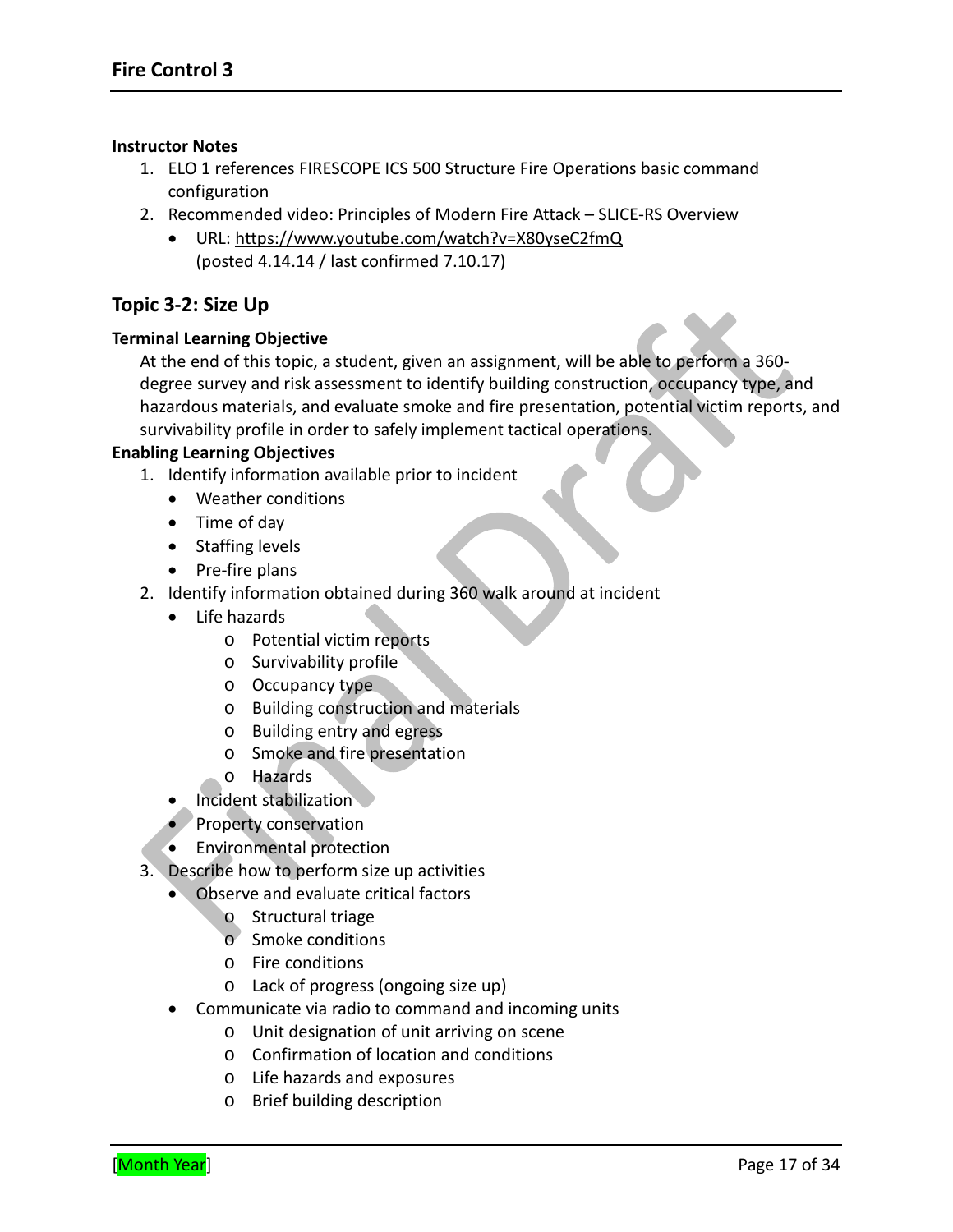- o Brief description of action taken
- o Establish orientation ("A side")
- o Declaration of strategy and potential
- o Obvious safety hazards
- o Identification and location of Incident Command
- o Resource requests (if needed)
- Perform continuous size up throughout incident
- 4. Perform size up

- 1. What is the intent of a 360 walk around?
- 2. What should you look for during initial size up?
- 3. What happens if you can't complete a full physical 360 walk around?

#### **Activities**

1. Determined by instructor

#### **Instructor Notes**

- 1. Use FIRESCOPE ICS 500 Structure Fire Operations as a reference
- 2. Recommended video: Principles of Modern Fire Attack: SLICE-RS: Size Up & Locate the Fire
	- <https://www.youtube.com/watch?v=JbnuzpBHTOE> (posted 9.1.15 / last confirmed 7.11.17)
	- Covers Topic 3-2 and 3-3

### **Topic 3-3: Locate the Fire**

#### **Terminal Learning Objective**

At the end of this topic, a student, given an assignment, will be able to locate an interior structure fire using visual indicators.

#### **Enabling Learning Objectives**

- 1. Identify visual indicators to make an informed decision about fire location
	- Visible fire
	- Smoke condition
	- Smoke presentation
	- Thermal images of high heat
	- Visible neutral plane
		- o Low
		- o Mid-opening
		- o High
	- Soot stained windows
- 2. Locate a fire

#### **Discussion Questions**

- 1. How can thermal imagers be used to locate a fire?
- 2. Does your organization use thermal imagers for exterior size up?
	- Why or why not?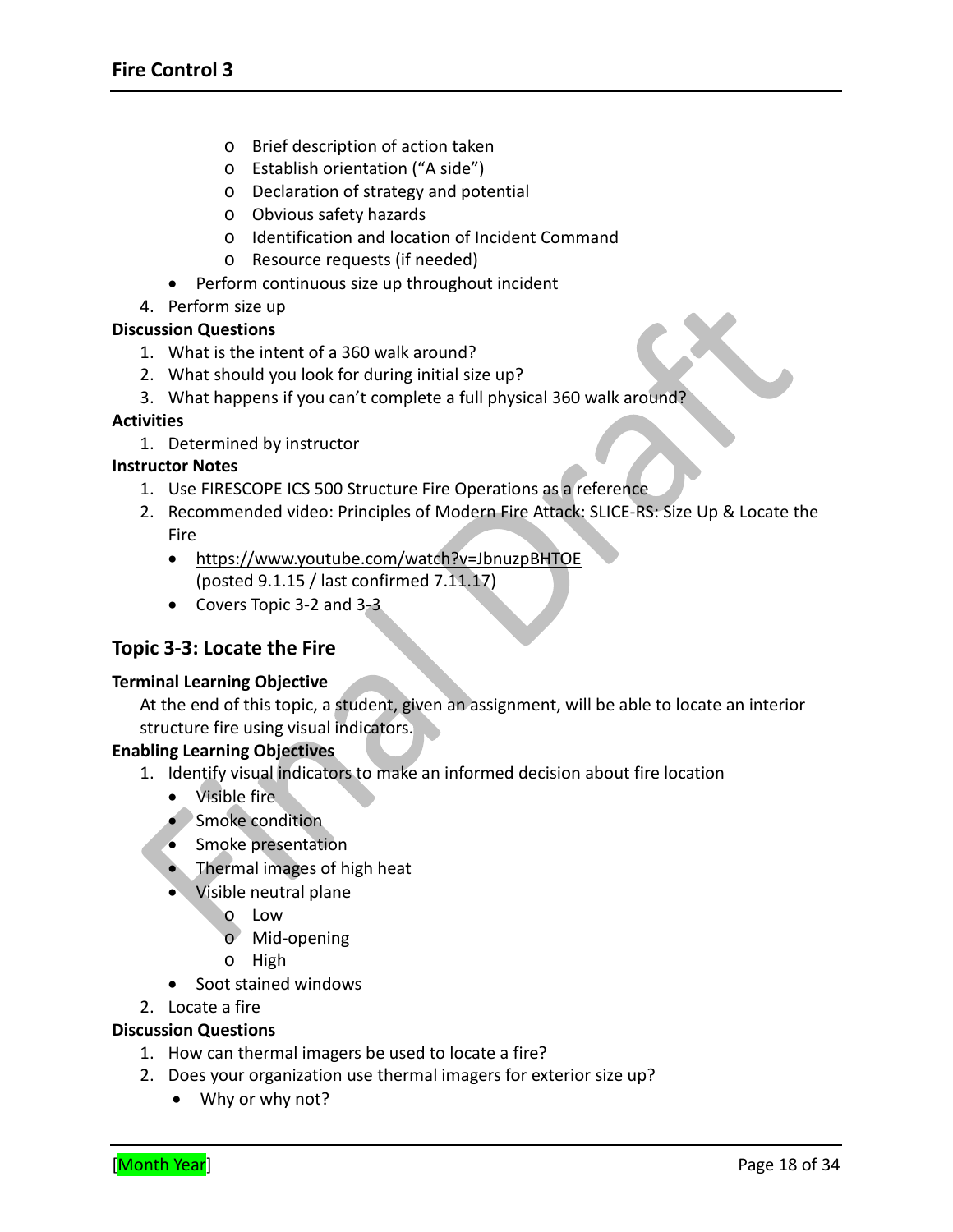3. What indicators help locate a fire from the exterior?

#### **Activities**

1. Determined by instructor

#### **Instructor Notes**

- 1. Recommended video: Principles of Modern Fire Attack: SLICE-RS: Size Up & Locate the Fire
	- <https://www.youtube.com/watch?v=JbnuzpBHTOE> (posted 9.1.15 / last confirmed 7.11.17)
	- Covers Topic 3-2 and 3-3

# **Topic 3-4: Identify Flow Paths and Manage Air Tracks**

#### **Terminal Learning Objective**

At the end of this topic, a student, given an assignment, will be able to control the flow path and manage the air track during an interior structure fire that so that ventilation is carried out safely and in coordination with suppression activities.

#### **Enabling Learning Objectives**

- 1. Define terminology associated with flow path and air track
	- Flow path
	- Air track
	- Access
	- Coordination
		- o Ventilation
		- o Fire attack
	- Control entry
	- Pressure
		- o Vertical flow
		- o Horizontal flow
		- o Laminar flow
- 2. Identify inlets/intakes and outlets/exhausts
	- Unidirectional vs. bidirectional
	- Actual vs. potential
- 3. Describe how to control flow path and manage air track
	- Directions
		- o Vertical ventilation
		- o Horizontal ventilation
	- Door control options
		- o Compartmentalization
		- o Interior and exterior doors
	- Control devices
		- o Smoke curtains
		- o Wind control devices (WCD)
	- Natural ventilation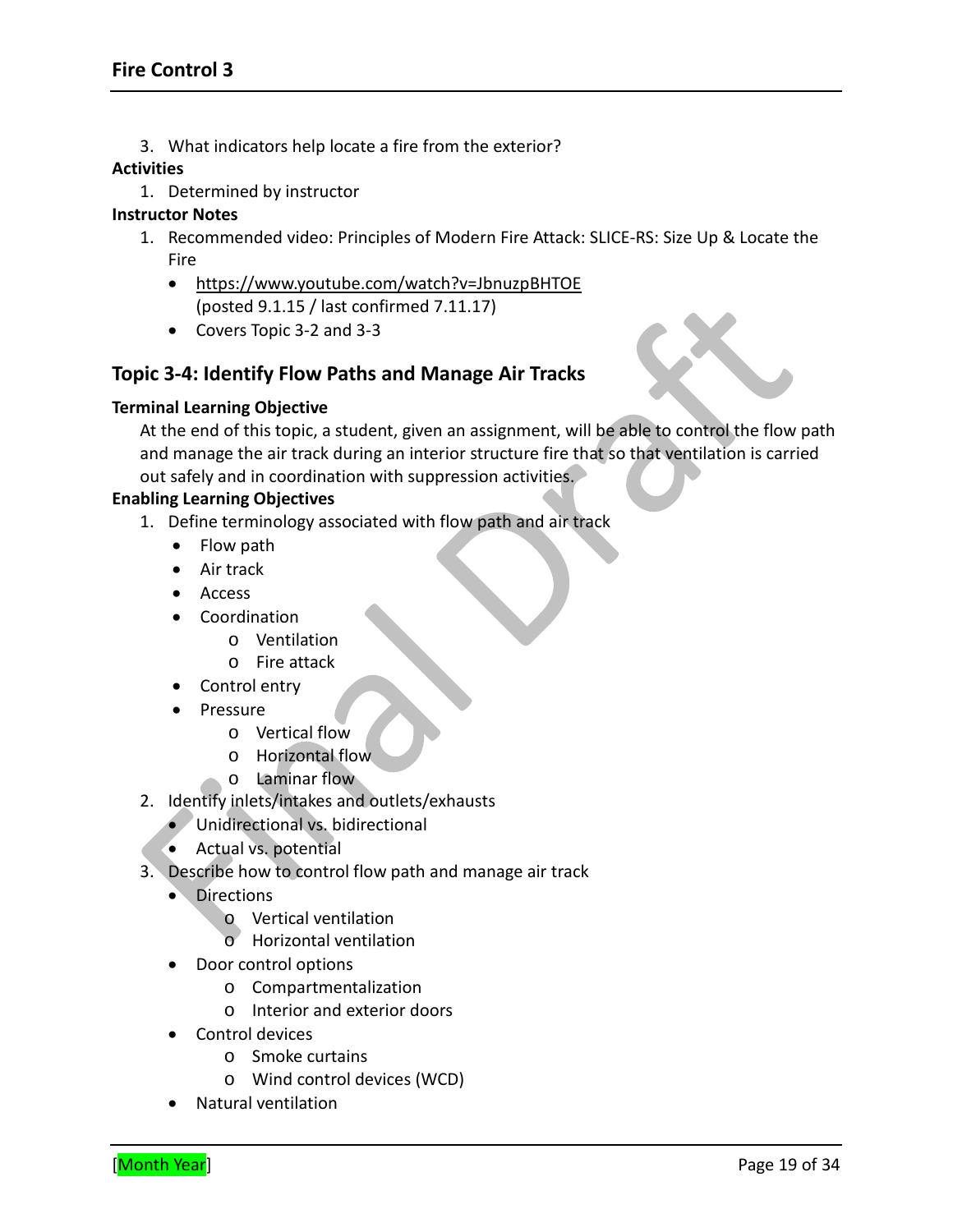- o Prevailing winds
- o Construction features
- Mechanical ventilation
	- o Blower/fan
	- o Hydraulic
	- o Ejector
- 4. Describe the impact of venting a fuel-limited fire
- 5. Describe the impact of venting a vent-limited fire
- 6. Describe the differences between:
	- Existing ventilation
	- Unplanned ventilation
	- Tactical ventilation
- 7. Describe the importance of coordinating ventilation with fire attack
- 8. Identify how flow path and air track impact tactical decision making
- 9. Control flow path and manage air track

- 1. How do the speed and direction of wind impact tactical actions?
- 2. How do horizontal and vertical ventilation impact fire growth?
- 3. What does a "smoke tunnel" indicate?
- 4. What are the consequences of uncoordinated ventilation?
- 5. How do you manage the ventilation profile?

#### **Activities**

1. Skills Exercise 10: Ventilation (recommended)

#### **Instructor Notes**

- 1. Demonstrate the ventilation principles introduced in this topic using a scalable burn prop, Class A container or fixed facility, gas-fired prop, or an acquired structure. See the following props and structures documents for overviews and guidelines:
	- Props and Structures Matrix
	- Acquired Structure
	- Container (Class A)
	- Fixed Facility (Class A)
	- Gas-Fired Prop
	- Scalable Burn Prop
- 2. Engage students in individual demonstrations as appropriate.
- 3. Use recommended activities with smaller groups or more advanced students
- 4. Show videos
	- ATF FRL Understanding the Modern Fire Environment: Flow Paths, Fuels and Ventilation
		- o <https://www.youtube.com/watch?v=8qsz0GHbYL8&feature=youtu.be-> (posted 4.14.14 / last confirmed 7.10.17)
	- Principles of Modern Fire Attack: SLICE-RS: Identify and Control the Flow Path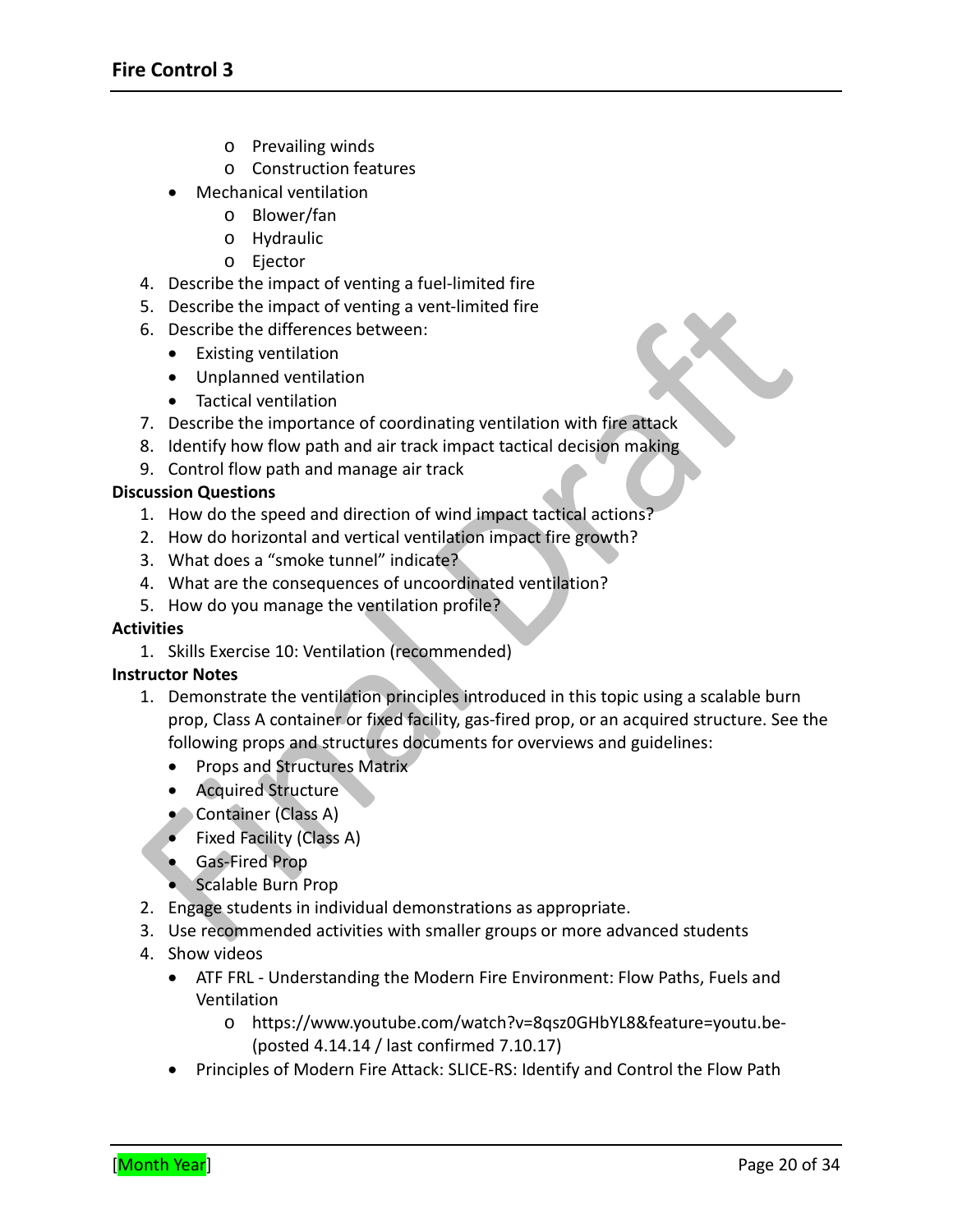- o [https://www.youtube.com/watch?v=ATuCxWj6AW8&list=PLLLoaO4uEI11Osy](https://www.youtube.com/watch?v=ATuCxWj6AW8&list=PLLLoaO4uEI11OsyF7SY7WEZjAorZhraQs&index=3) [F7SY7WEZjAorZhraQs&index=3](https://www.youtube.com/watch?v=ATuCxWj6AW8&list=PLLLoaO4uEI11OsyF7SY7WEZjAorZhraQs&index=3) (posted 9.1.15 / last confirmed 7.10.17)
- 5. Recommended resource: Innovating Fire Attack Tactics
	- See Online Instructor Resources

### **Topic 3-5: Cool From a Safe Location**

#### **Terminal Learning Objective**

At the end of this topic, a student, given an assignment, will be able to apply water to improve fire conditions of an interior structure fire to create safer entry conditions.

#### **Enabling Learning Objectives**

- 1. Describe the importance of extinguishing exterior fires before entry
- 2. Describe how to improve (cool) interior conditions
	- Water application from the exterior
		- o Duration
		- o Straight stream
		- o High angle
			- **Ceiling vs. windowsill**
		- o Maintain exhaust opening
	- Water application from the interior
		- o Surface cooling
		- o Gas cooling
- 3. Identify factors that may contraindicate an exterior attack
	- Topography
	- Weather
	- Construction features
	- Occupants
	- Animals
	- Viable rescues
	- Time delay
		- o Forcible entry
		- o Access issues
- 4. Explain how to use interior walls and objects for shielding
- 5. Cool atmosphere before making entry

#### **Discussion Questions**

- 1. What does "cooling from a safe location" mean in your organization?
	- Safe location vs. speed vs. "best" location
- 2. How does water application (stream pattern and technique) impact fire conditions?
- 3. What is a transitional fire attack?
	- What conditions make transitional fire attack more difficult?

#### **Activities**

1. Skills Exercise 6: Transitional Fire Attack (recommended)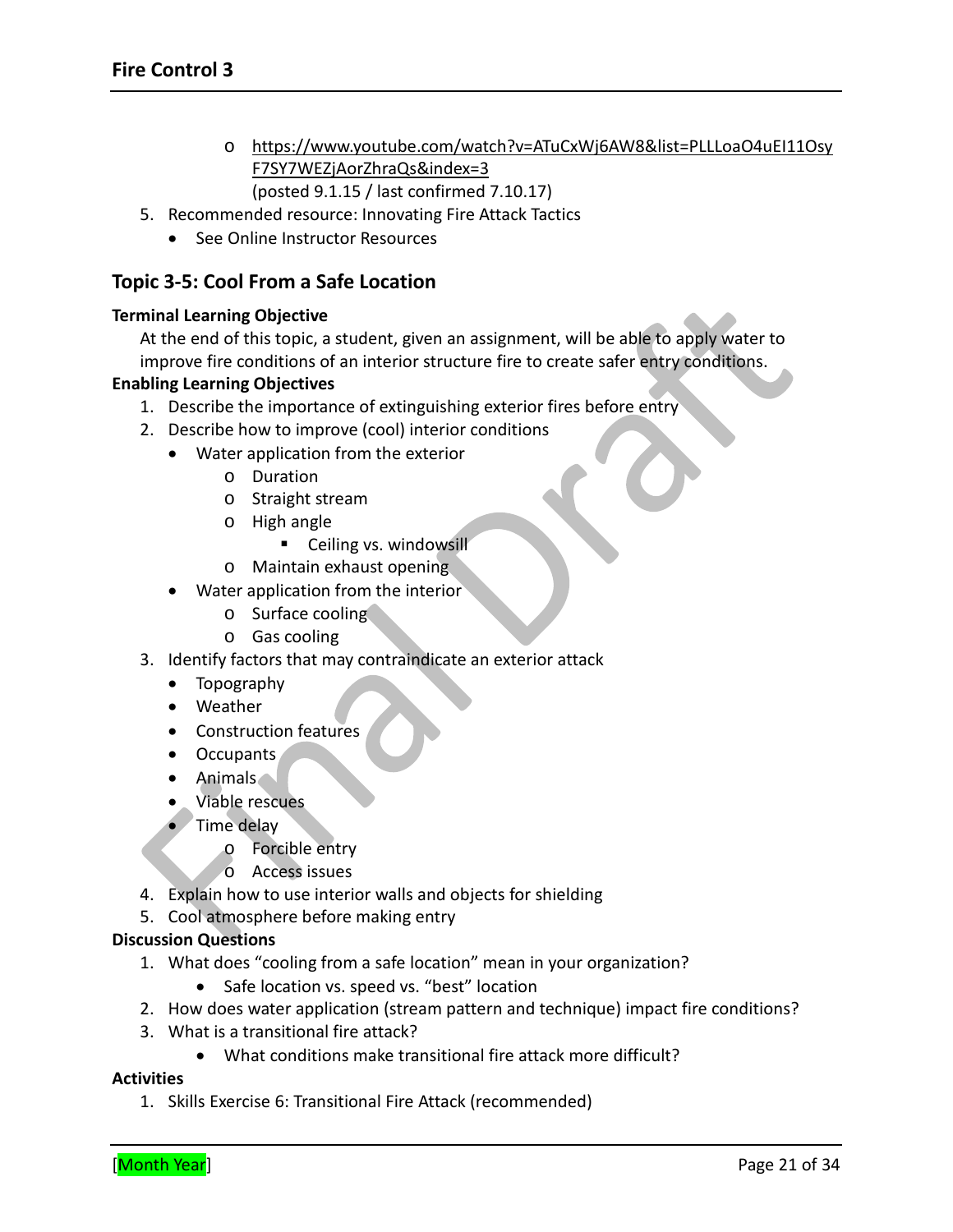2. Skills Exercise 11: Portable Water Extinguisher Attack (recommended)

#### **Instructor Notes**

- 1. Use recommended activities with smaller groups or more advanced students
- 2. Show video
	- ISFSI YouTube Principle of Modern Fire Attack: SLICE-RS: Cool from a Safe Location
		- o <https://www.youtube.com/watch?v=I1uAJ2TAUCA> (posted 9.1.15 / last confirmed 7.11.17)

# **Topic 3-6: Extinguish the Fire**

#### **Terminal Learning Objective**

At the end of this topic, a student, given an assignment, will be able to extinguish a fire by managing hose, assessing risk at the entry point of a fire, applying water using different techniques until extinguishment is achieved, ventilating, checking for fire extension, preserving evidence for fire investigation, confirming fire extinguishment, and implementing overhaul.

#### **Enabling Learning Objectives**

- 1. Describe hose management techniques
	- Line selection
	- Stretching (outside)
	- Flaking (outside)
		- o Friction points
	- Advancing (inside)
		- o Preloading
		- o Friction points
		- o Managing corners
		- o Managing stairwells
- 2. Describe how to assess risk at the entry point to determine "go/no go" status
	- Smoke conditions
	- Heat conditions
	- Fire conditions
	- Building construction
	- Incident duration
- 3. Describe fire suppression process
	- Deployment
		- o Hose line
		- o Personnel
	- Entry
		- o Door control
	- Advancement
		- o Create or protect safe immediate environment while advancing to fire
		- o Cool travel path
			- Gas cooling (emphasis during travel)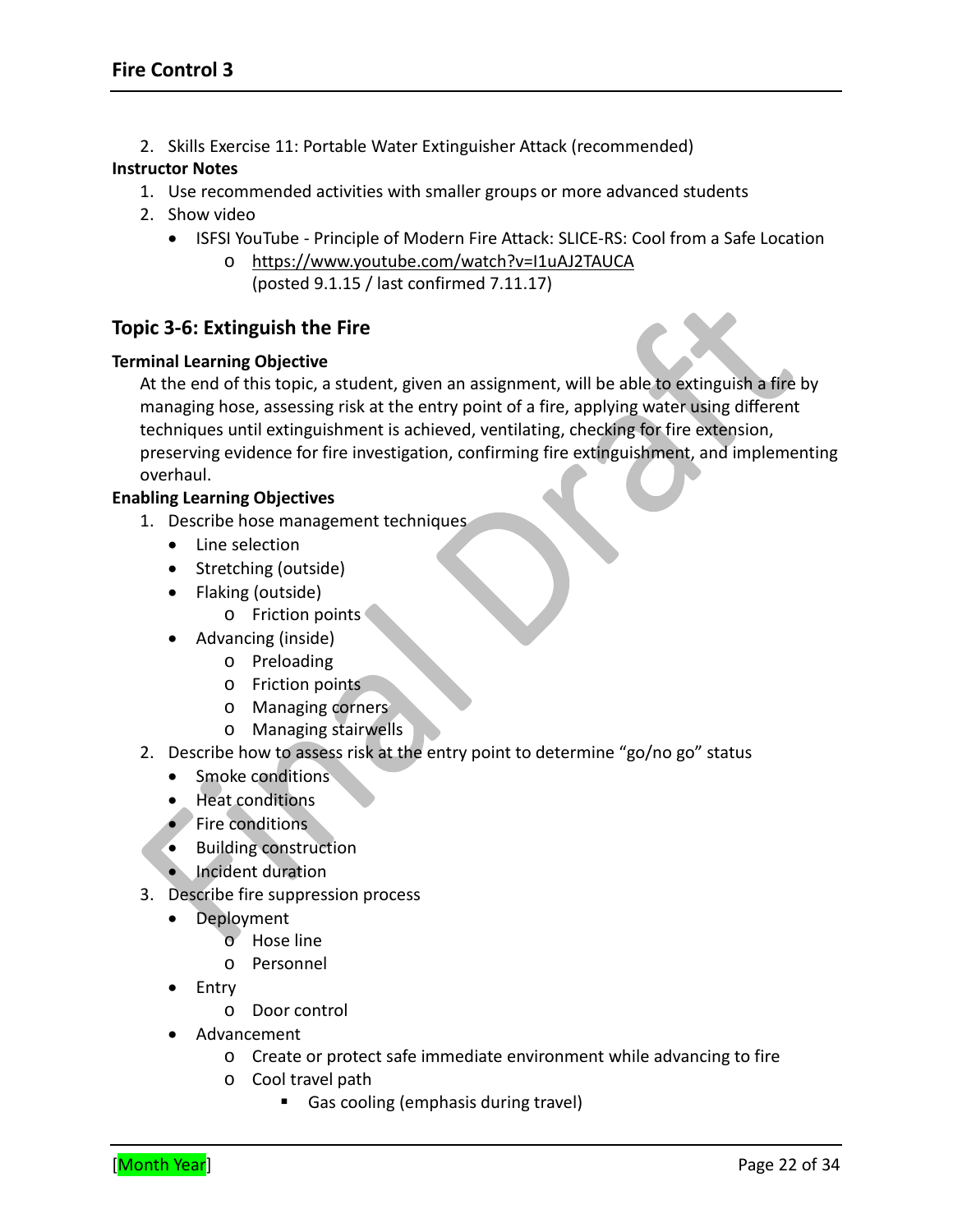- **Surface cooling**
- o Coordinate ventilation with water application
- o Stream reach and penetration
	- **Straight vs. fog**
	- Gallons per minute
	- **Water duration**
	- **Example: anchor, sweep, terminate**
- o Natural barriers and shielding
- Extinguishment
	- o Attack fire
		- Surface cooling (emphasis during extinguishment)
		- Gas cooling
		- Direct attack
		- **Indirect attack**
		- Combination attack
	- o Coordinate ventilation with water application
	- o Stream reach and penetration
		- Straight vs. fog
		- Gallons per minute
		- Water duration
		- **Example: anchor, sweep, terminate**
	- o Natural barriers and shielding
- 4. Describe post-fire knockdown activities
	- Continue appropriate ventilation
	- Check for fire extension
	- Preserve evidence for fire investigation
	- Conduct overhaul
- 5. Identify additional considerations for above grade and below grade fires
	- Features
		- o Unprotected structural members
		- o Structural integrity
		- o Excessive storage
		- o Living space
		- o Void space
		- o Probability of higher neutral plane (above grade)
		- o Probability of lower neutral plane (below grade)
		- Actions
			- o Keep spaces vent limited until water application
				- **Penetrating nozzle**
				- Distributor/cellar nozzle
			- o Protect contents (salvage operations)
			- o Consider dangers of advancing through the flow path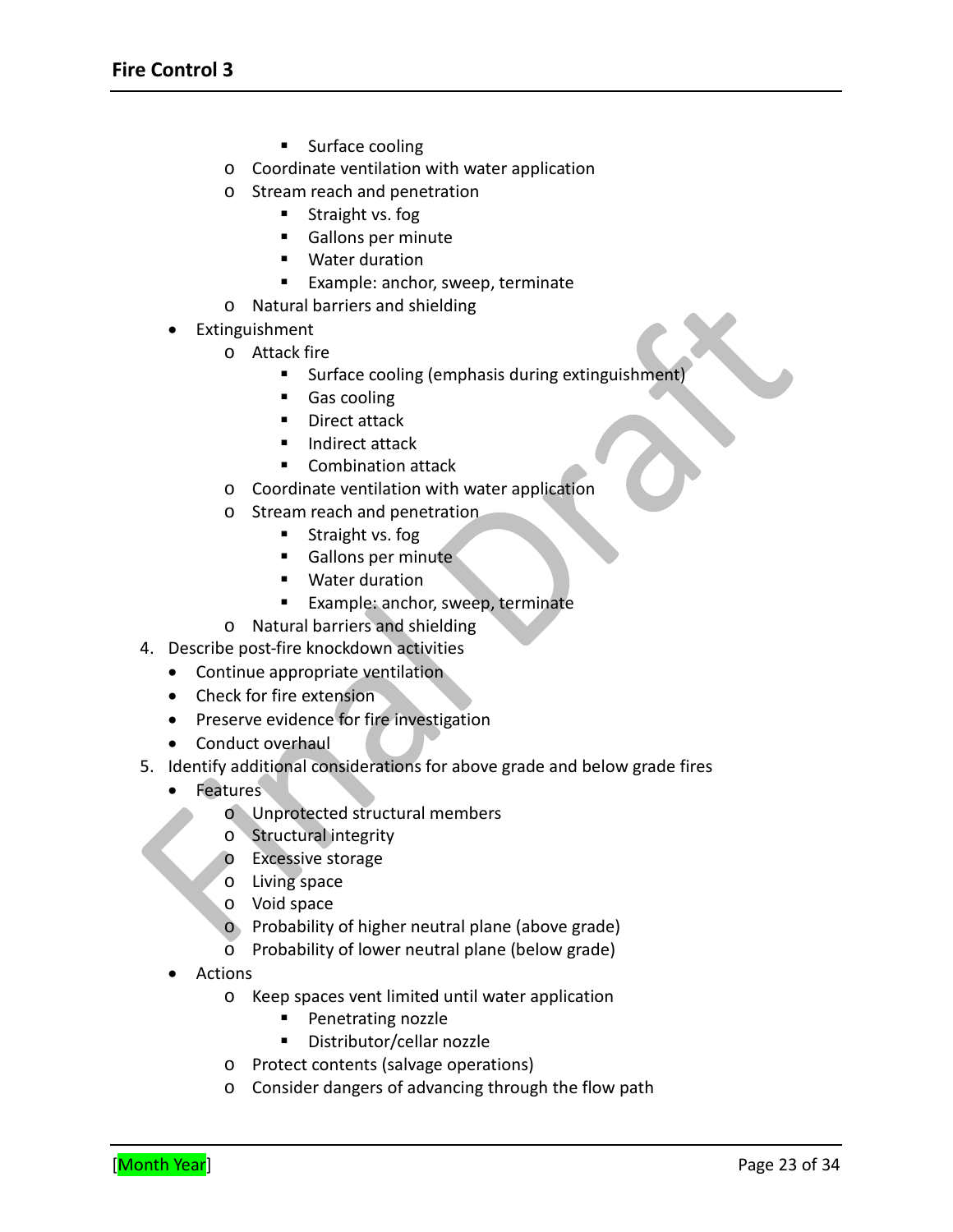- 6. Extinguish fire
- 7. Implement overhaul procedures

- 1. What considerations go into "go/no go" decisions?
- 2. When is gas cooling most appropriate?
- 3. When is surface cooling most appropriate?
- 4. Why is it important to control the environment throughout the suppression process?
	- What environmental factors can the suppression team control?
- 5. What types of natural barriers and shields can be used during structure fires?

#### **Activities**

- 1. Skills Exercise 2: Risk Assessment and Door Control (required)
- 2. Skills Exercise 3: Stretching, Flaking, and Advancing an Attack Line (required)
- 3. Skills Exercise 4: Water Application (required)
- 4. Skills Exercise 5: Fire Attack (required)
- 5. Skills Exercise 7: Interior Attic Fire Attack (recommended)
- 6. Skills Exercise 8: Below Grade (Basement) Fire Attack (recommended)

#### **Instructor Notes**

- 1. Use recommended skills exercises with smaller groups of more advanced students.
- 2. Show videos
	- ULfirefightersafety Eave Attack Vented
		- o [https://www.youtube.com/watch?v=AH\\_cEa9poFc](https://www.youtube.com/watch?v=AH_cEa9poFc) (posted 1.6.14 / last confirmed 7.11.17)
	- ULfirefightersafety Attic Fire Tactics Gable Attack Vented
		- o <https://www.youtube.com/watch?v=Rg1oMlezdpQ> (posted 1.6.14 / last confirmed 7.11.17)

### **Topic 3-7: Perform Rescue and Salvage Operations (Actions of Opportunity)**

#### **Terminal Learning Objective**

At the end of this topic, a student, given an assignment, will be able to perform civilian rescue operations and salvage operations in coordination with suppression activities.

#### **Enabling Learning Objectives**

- 1. Identify considerations that impact rescue operations
	- Cooling and compartmentalization increases survivability
	- Impact of rescue on overall fire conditions
	- Evaluating credibility of information provided
- 2. Describe different search types
	- Primary search
		- o Immediate rapid search for life
		- o Area closest to fire seat
		- o Area above fire floor
	- Secondary search
		- o Thorough, more comprehensive search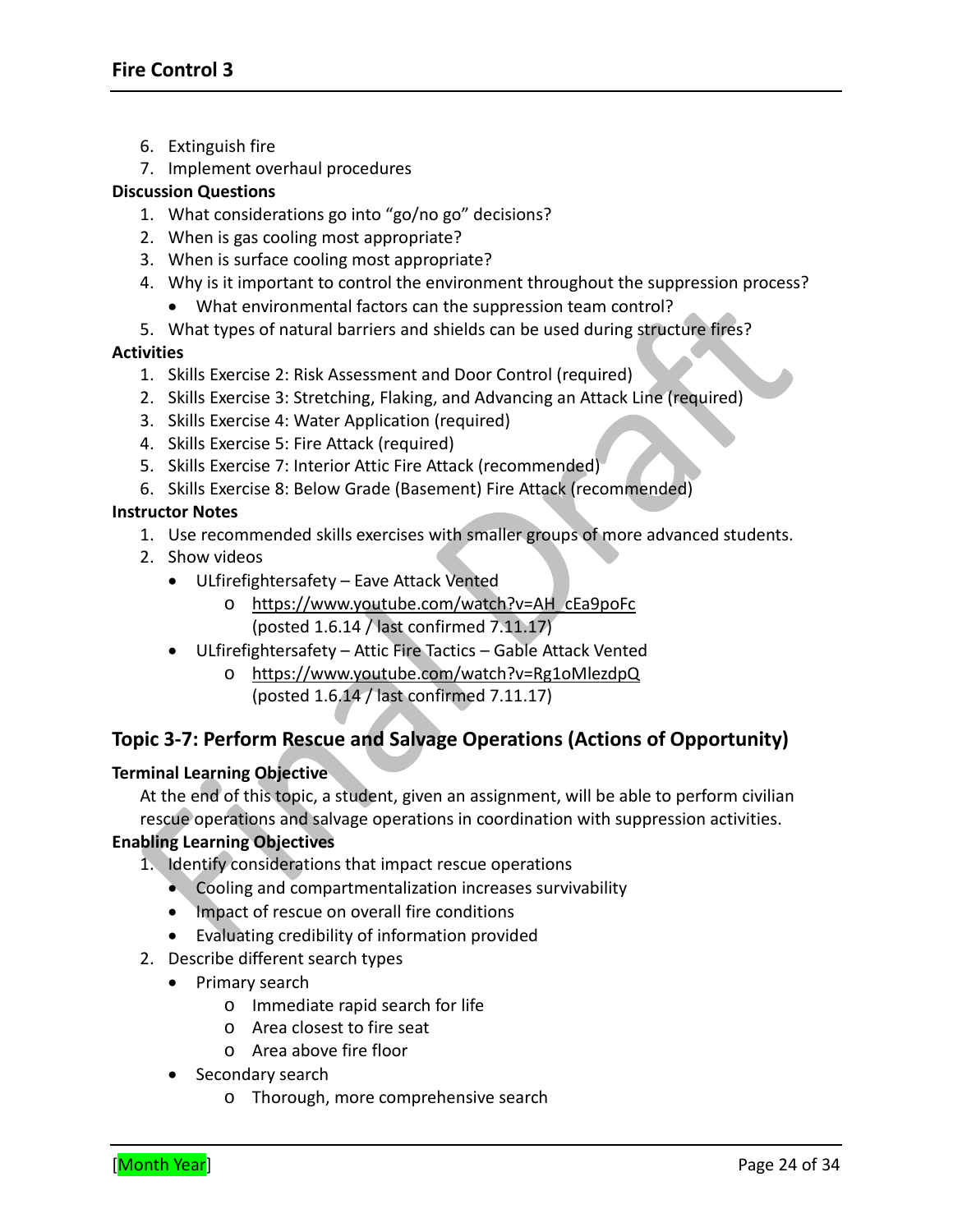- o Performed by separate search crew from primary search
- o Often done after initial attack
- o Ensures all areas are covered
- Targeted search (VEIS) process
	- o Vent
	- o Enter
	- o Isolate
	- o Search
- 3. Identify factors that have the potential to extend or reduce available search time
	- Extend search time if:
		- o Smoke begins to lift
		- o Visibility improves
		- o Smoke lightens due to steam
		- o Sound/feeling of a hose line stream hitting the ceiling beneath
		- o Any decrease in heat
	- Reduce search time if:
		- o Smoke does not lift
		- o Smoke increases in density and color
		- o Rolling black smoke moves down from ceiling to floor level
		- o Increase in heat
		- o Visible fire in room or extension to area through floor
		- o Weakening or "spongy" floor
		- o Engine company has difficulty locating fire
		- o Any type of water supply issue
- 4. Describe salvage operations
	- Perform simultaneously with fire fighting operations

- 1. What do you consider actions of opportunity?
- 2. In which situations would you prioritize search over suppression activities?
- 3. Which search methods does your organization use?
- 4. How can actions of opportunity change your tactical priorities?

#### **Activities**

1. Skills Exercise 9: VEIS (Vent, Enter, Isolate, Search) (recommended)

#### **Instructor Notes**

- 1. Use recommended activities with smaller groups or more experienced students
- 2. Show videos
	- ISFSI YouTube Principles of Modern Fire Attack: SLICE-RS: Rescue
		- o [https://www.youtube.com/watch?v=gq13D\\_NRQIE–](https://www.youtube.com/watch?v=gq13D_NRQIE%E2%80%93) (posted 9.1.15 / last confirmed 7.11.17)
	- Byran Martin VES (short version)
		- o <https://www.youtube.com/watch?v=cV5ZU5Th1fU&index=22&list=WL> (posted 3.30.11 / last confirmed 7.11.17)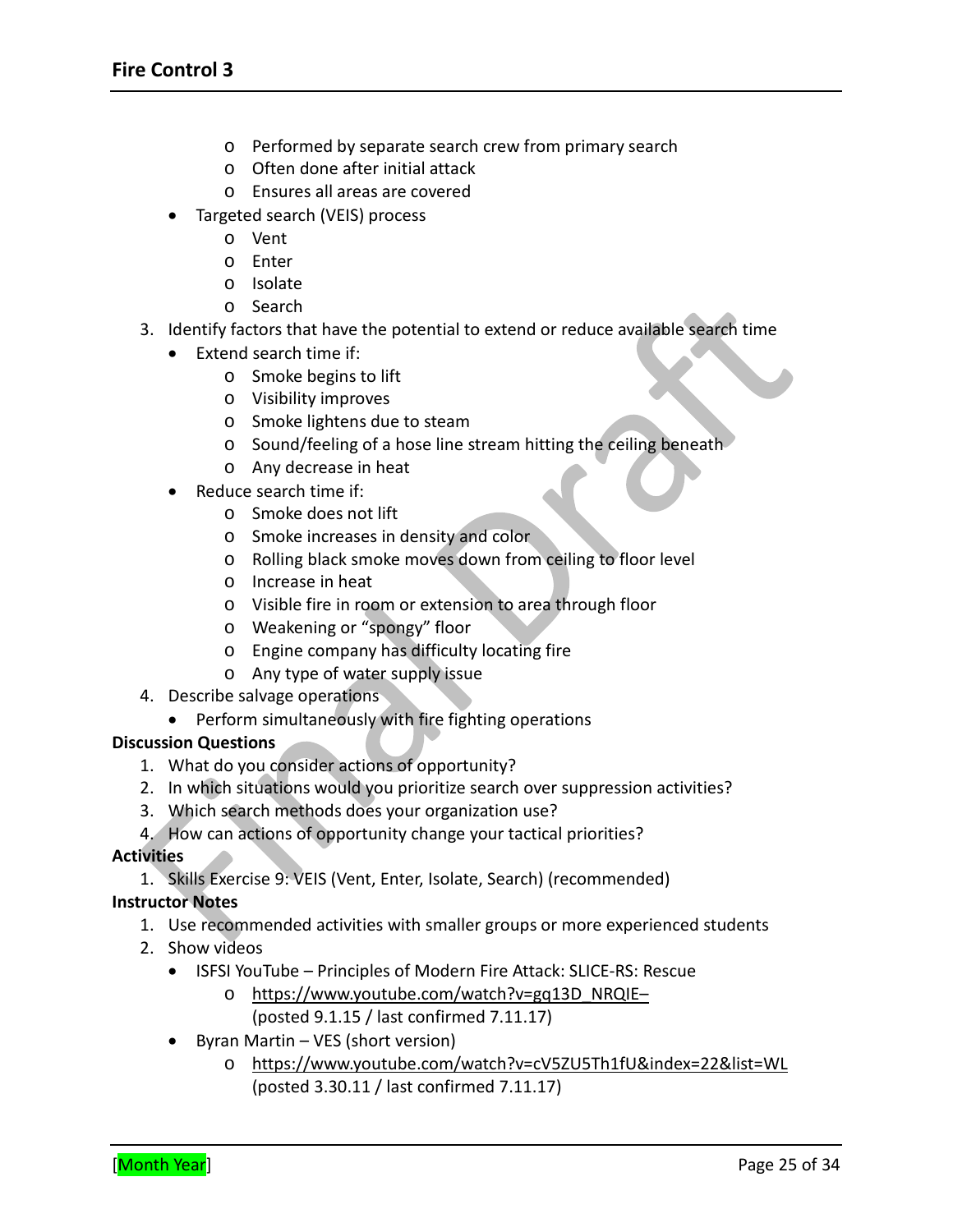# **Unit 4: Additional Tactical Fire Ground Considerations (Recommended)**

# **Topic 4-1: Additional Tactical Fire Ground Considerations**

#### **Terminal Learning Objective**

At the end of this topic, a student, given an assignment, will be able to demonstrate fire ground operations often performed by first responders during interior structure fires.

#### **Enabling Learning Objectives**

- 1. Describe fire ground operations for first responders
	- Rapid intervention crew (RIC)
	- Roof survival
	- Large volume structures (i.e., box stores, arenas, etc.)
	- Forcible entry
	- Rule of Air Management (ROAM)
	- Thermal imaging operations
	- Ground ladder operations
	- Drags and carries

#### **Discussion Questions**

- 1. What information should be included in a mayday call?
- 2. How does staffing affect your ability to complete tactical actions?

#### **Activities**

1. Determined by instructor

#### **Instructor Notes**

- 1. This recommended unit can be used with more advanced students, or as additional training opportunities while groups of students rotate through the required skills exercises.
	- There are no terminal or enabling learning objectives for these items. It is the instructor's responsibility to develop fire ground talking points.
	- All skills exercises and instructor demonstrations must be completed in accordance with AHJ policies and procedures.
- 2. Recommended video
	- Ncosfm NFA Mayday Video
		- o <https://www.youtube.com/watch?v=ISobWWcNUZU> (posted 10.22.12 / last confirmed 7.17.17)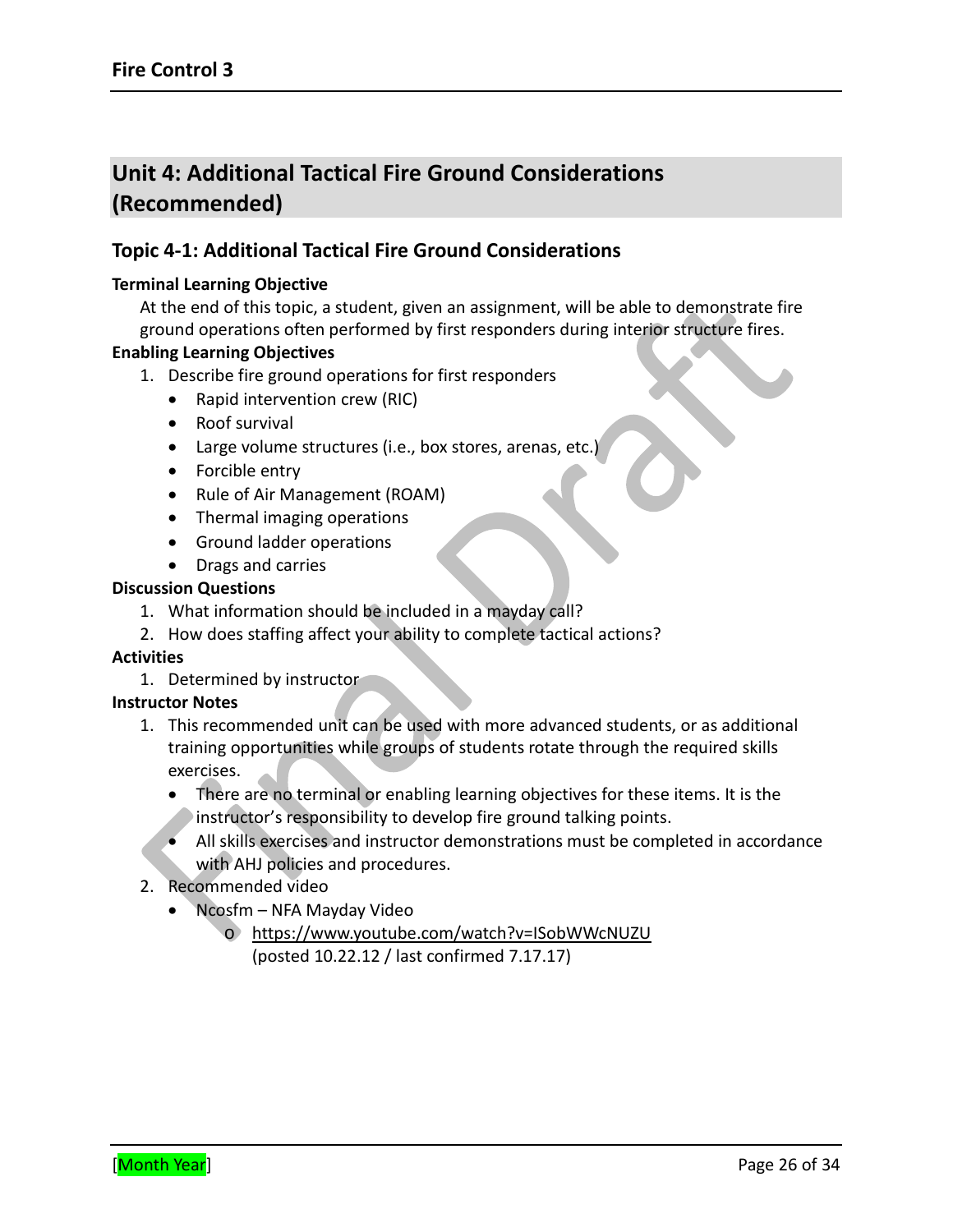# **Unit 5: Health and Safety**

#### **Topic 5-1: Decontamination and Equipment Maintenance**

#### **Terminal Learning Objective**

At the end of this topic, a student, given PPE, gear, and an assignment, will be able to complete the decontamination process, properly maintain PPE and gear, and identify potential cancer reduction actions in order to maintain short- and long-term fire fighter health and safety.

#### **Enabling Learning Objectives**

- 1. Identify the importance of the decontamination process
- 2. Identify potential cancer reduction actions
	- Use SCBA from initial attack through overhaul completion
		- o Failure to wear SCBA in active and post-fire environments is the most dangerous voluntary activity in the fire service today
	- Perform gross field PPE decontamination to remove as much soot and particulates as possible
		- o Do not disconnect from breathing air until after gross decontamination
	- Immediately remove as much soot as possible from head, neck, jaw, throat, underarms, and hands while still on the scene
	- Change and immediately wash clothes after a fire
	- Shower thoroughly after a fire
	- Clean PPE, gloves, hood, and helmet immediately after a fire
	- Do not take contaminated clothes or PPE home
	- Do not store contaminated clothes in vehicle
	- Decontaminate fire apparatus interior after fires
	- Keep bunker gear out of living and sleeping quarters
	- Avoid using tobacco products
	- Use sunscreen or sun block
- 3. Identify requirements for maintaining equipment
	- Inspect
		- o Pre and post incident
	- Maintain
		- o Gross decontamination
		- o Cleaning
		- o Inspection
	- Repair
		- o Follow AHJ requirements

#### **Discussion Questions**

- 1. Why is it important to decontaminate your gear and your body?
- 2. What steps can you take to help protect yourself from exposure to carcinogens.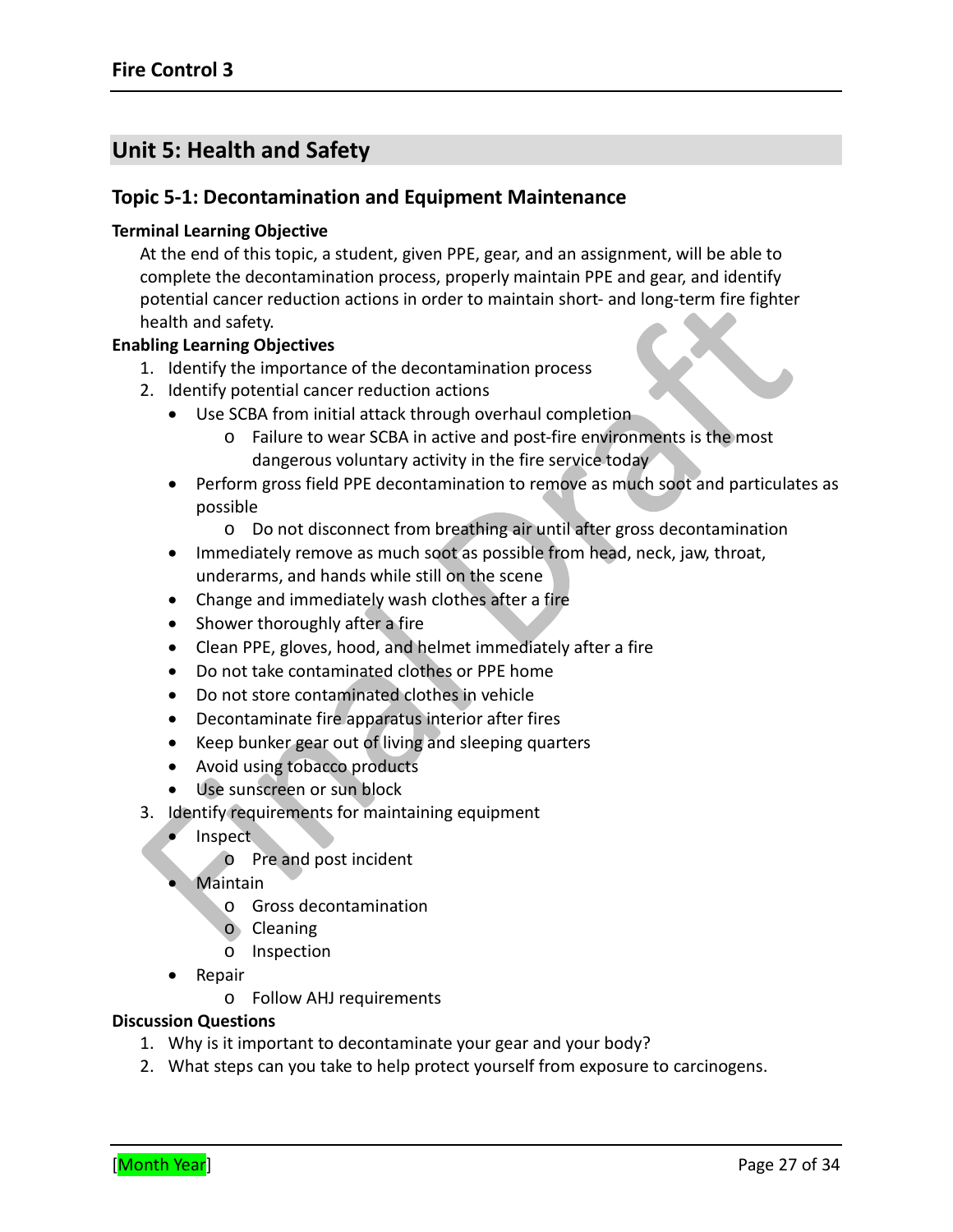#### **Activities**

1. Determined by instructor

#### **Instructor Notes**

- 1. Reference one or more of the following
	- NIOSH Pocket Guide to Chemical Hazards [\(https://www.cdc.gov/niosh/npg/\)](https://www.cdc.gov/niosh/npg/)
	- NIOSH Study of Firefighters Finds Increased Rates of Cancer (see Online Instructor Resources)
	- Taking Action Against Cancer in the Fire Service (see Online Instructor Resources)
	- Video: MU Fire and Rescue Training Institute The Silent Killer Firefighter Cancer
		- o [https://www.youtube.com/watch?v=fyZ\\_HQM9Z\\_c](https://www.youtube.com/watch?v=fyZ_HQM9Z_c) (posted 2.22.16 / last confirmed 7.17.17)

# **Topic 5-2: Reporting Exposure, Injury, and Damaged Equipment**

#### **Terminal Learning Objective**

At the end of this topic, a student, given methods of exposure reporting and an assignment, will be able to report exposure and injury in accordance with federal, state, and AHJ requirements.

#### **Enabling Learning Objectives**

- 1. Describe the importance of exposure and injury reporting
	- Maintain personal health and safety
	- AHJ requirements
	- Cal/OSHA requirements
	- Legal requirements
- 2. Identify how and/or where to report exposure
	- California Professional Firefighters (CPF) database
	- California State Firefighters Association (CSFA) database
	- AHJ-specific exposure reporting requirements
	- Personal documentation
- 3. Identify how and/or where to report injuries
	- Notify supervisor
	- Follow AHJ requirements
	- Follow Cal/OSHA reporting requirements
- 4. Identify how and/or when to report damaged equipment
	- Notify supervisor
	- Follow AHJ requirements

#### **Discussion Questions**

- 1. Which injuries should be reported and when?
- 2. What documentation does your agency use for injury or exposure?
- 3. Why is it important to report damaged equipment?

#### **Activities**

1. Determined by instructor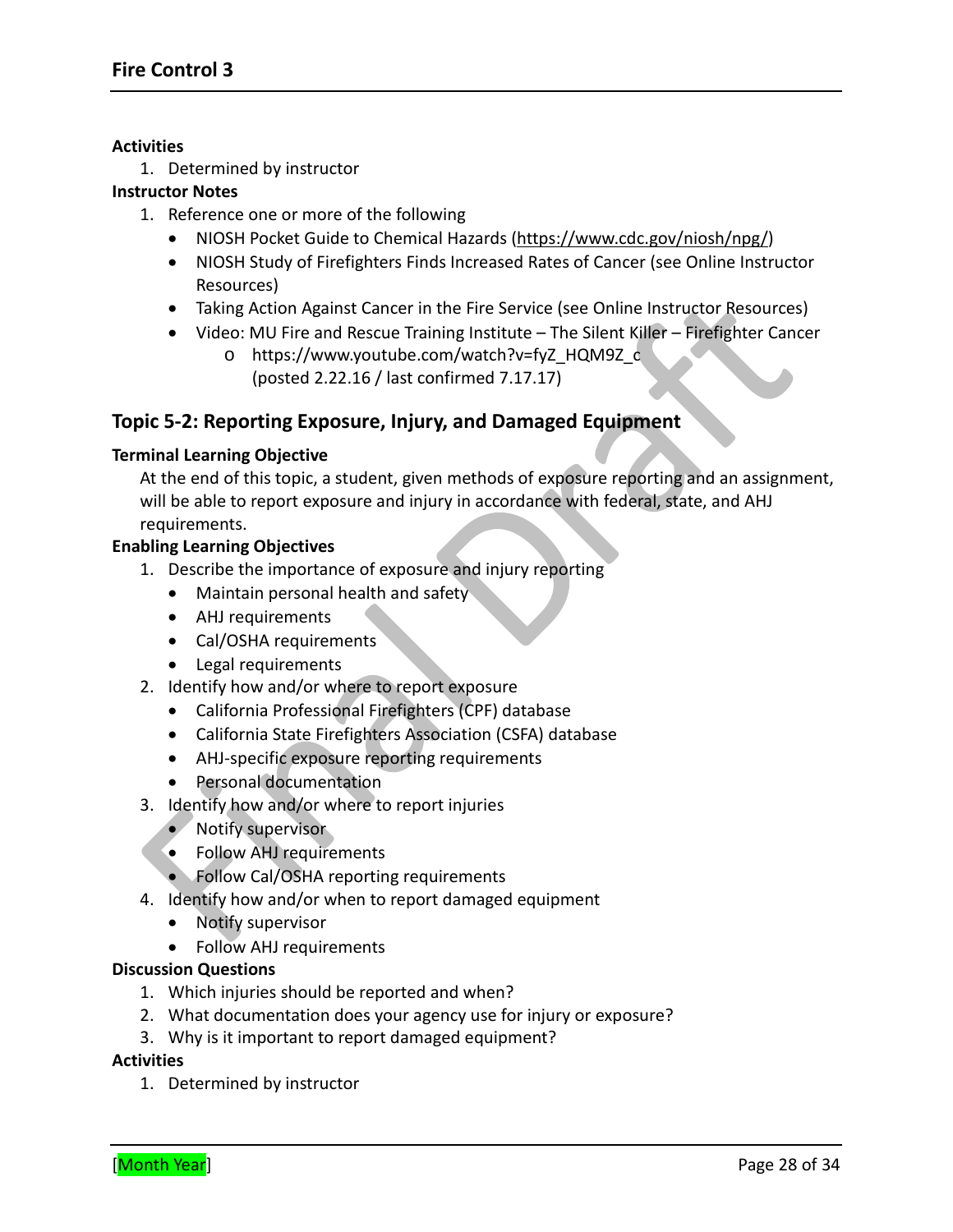### **Instructor Notes**

1. None

Extending the United States of the United States of the Page 29 of 34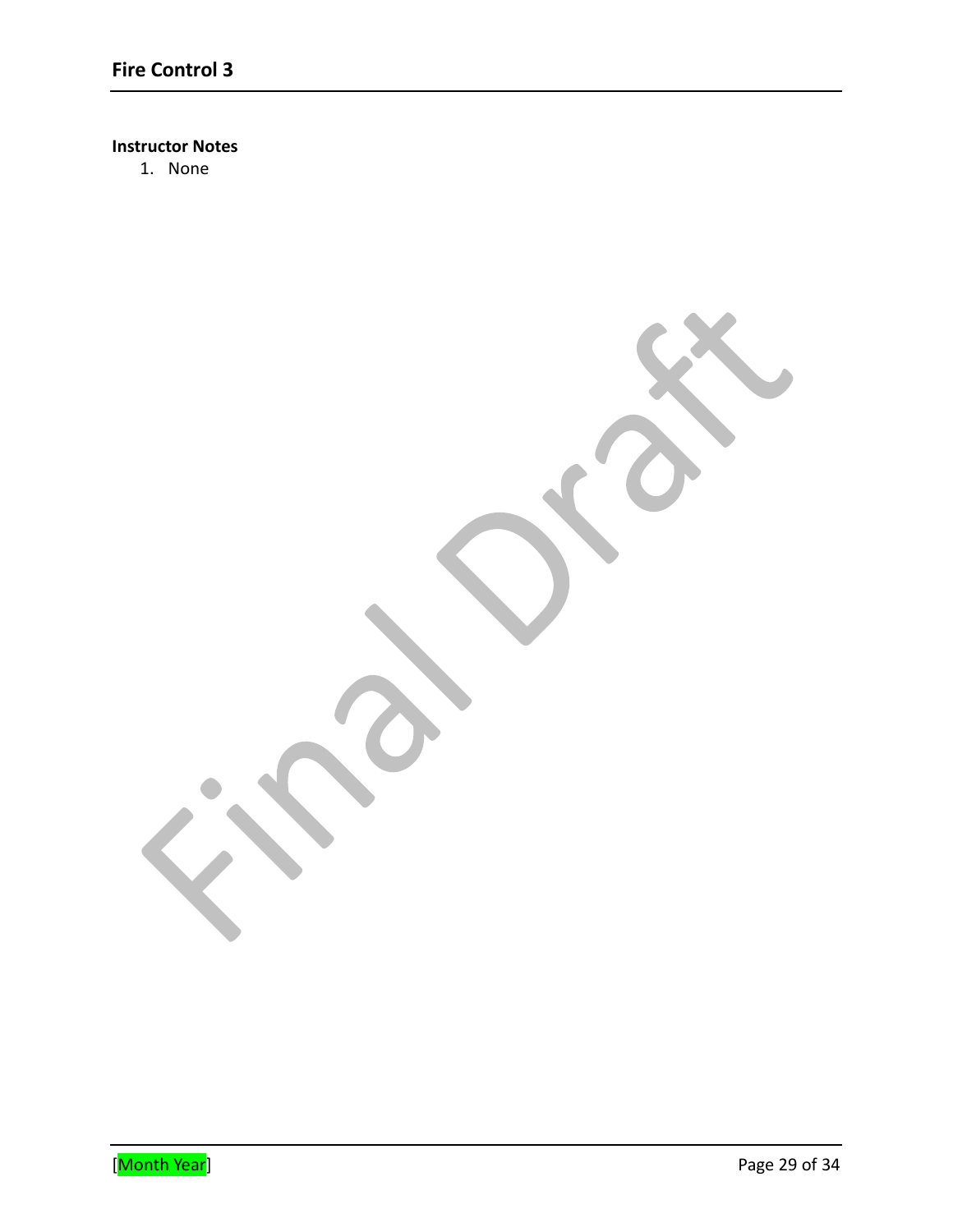# **Time Table**

| <b>Segment</b>                                         | Lecture<br><b>Time</b> | <b>Activity</b><br><b>Time</b> | <b>Total Unit</b><br><b>Time</b> |
|--------------------------------------------------------|------------------------|--------------------------------|----------------------------------|
| <b>Unit 1: Introduction</b>                            |                        |                                |                                  |
| Topic 1-1: Orientation and Administration              |                        |                                |                                  |
| Lecture                                                | 0:30                   |                                |                                  |
| Activity: Determined by instructor                     |                        | 0:00                           |                                  |
| Topic 1-2: Participation Requirements                  |                        |                                |                                  |
| Lecture                                                | 0:15                   |                                |                                  |
| Activity: Determined by instructor                     |                        | 0:00                           |                                  |
| Topic 1-3: Reducing Heat-Related Injury and<br>Illness |                        |                                |                                  |
| Lecture                                                | 0:15                   |                                |                                  |
| Activity: Determined by instructor                     |                        | 0:00                           |                                  |
| <b>Unit 1 Totals</b>                                   | 1:00                   | 0:00                           | 1:00                             |
| <b>Unit 2: Fire Dynamics</b>                           |                        |                                |                                  |
| Topic 2-1: Fire Chemistry and Physics                  |                        |                                |                                  |
| Lecture                                                | 3:30                   |                                |                                  |
| Skills Exercise 1: Combustion                          |                        | 0:30                           |                                  |
| Topic 2-2: Fire Growth and Development                 |                        |                                |                                  |
| Lecture                                                | 2:30                   |                                |                                  |
| Activity: Determined by instructor                     |                        | 0:00                           |                                  |
| Topic 2-3: Characteristics of Smoke                    |                        |                                |                                  |
| Lecture                                                | 0:30                   |                                |                                  |
| Activity: Determined by instructor                     |                        | 0:00                           |                                  |
| Topic 2-4: Water as an Extinguishing Agent             |                        |                                |                                  |
| Lecture                                                | 1:00                   |                                |                                  |
| Activity: Determined by instructor                     |                        | 0:00                           |                                  |
| <b>Unit 2 Totals</b>                                   | 7:30                   | 0:30                           | 8:00                             |
| <b>Unit 3: Tactical Fire Ground Considerations</b>     |                        |                                |                                  |
| Topic 3-1: Fire Ground Command and Control             |                        |                                |                                  |
| Lecture                                                | 0:30                   |                                |                                  |
| Activity: Determined by instructor                     |                        | 0:00                           |                                  |
| Topic 3-2: Size Up                                     |                        |                                |                                  |
| Lecture                                                | 0:25                   |                                |                                  |
| Activity: Determined by instructor                     |                        | 0:00                           |                                  |
| Topic 3-3: Locate the Fire                             |                        |                                |                                  |
| Lecture                                                | 0:25                   |                                |                                  |
| Activity: Determined by instructor                     |                        | 0:00                           |                                  |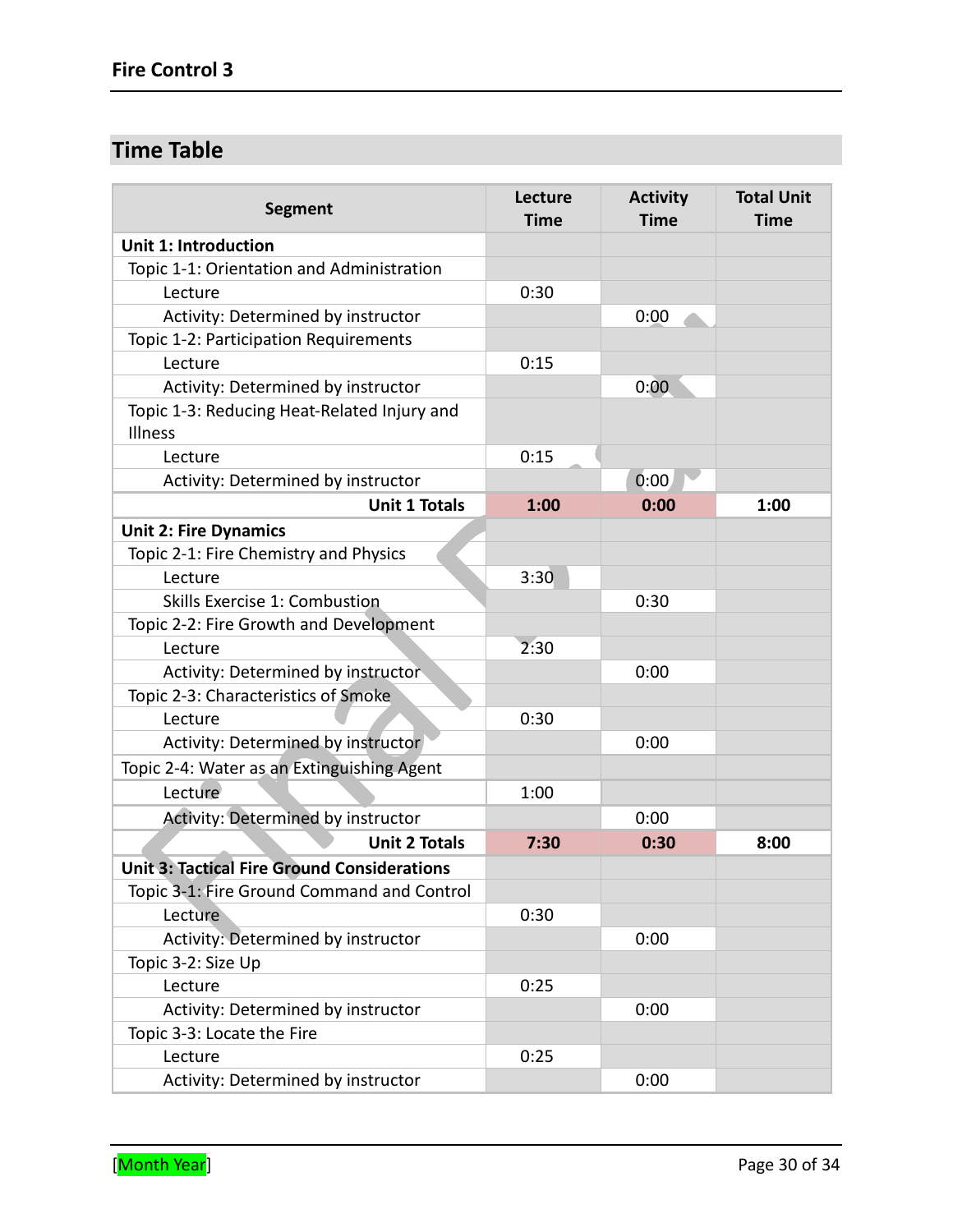| <b>Segment</b>                                                                        | Lecture<br><b>Time</b> | <b>Activity</b><br><b>Time</b> | <b>Total Unit</b><br><b>Time</b> |
|---------------------------------------------------------------------------------------|------------------------|--------------------------------|----------------------------------|
| Topic 3-4: Identify Flow Paths and Manage Air<br><b>Tracks</b>                        |                        |                                |                                  |
| Lecture                                                                               | 0:25                   |                                |                                  |
| Activity: Determined by instructor                                                    |                        | 0:00                           |                                  |
| Topic 3-5: Cool From a Safe Location                                                  |                        |                                |                                  |
| Lecture                                                                               | 0:25                   |                                |                                  |
| Activity: Determined by instructor                                                    |                        | 0:00                           |                                  |
| Topic 3-6: Extinguish the Fire                                                        |                        |                                |                                  |
| Lecture                                                                               | 0:25                   |                                |                                  |
| Skills Exercise 2: Risk Assessment and<br>Door Control                                |                        | 1:00                           |                                  |
| Skills Exercise 3: Stretching, Flaking, and<br>Advancing an Attack Line               |                        | 0:45                           |                                  |
| Skills Exercise 4: Water Application                                                  |                        | 1:00                           |                                  |
| Skills Exercise 5: Fire Attack                                                        |                        | 0:30                           |                                  |
| Topic 3-7: Perform Rescue and Salvage<br><b>Operations (Actions of Opportunity)</b>   |                        |                                |                                  |
| Lecture                                                                               | 0:25                   |                                |                                  |
| Activity 3-7: Determined by instructor                                                |                        | 0:00                           |                                  |
| <b>Unit 3 Totals</b>                                                                  | 3:00                   | 3:15                           | 6:15                             |
| <b>Unit 4: Additional Tactical Fire Ground</b><br><b>Considerations (Recommended)</b> |                        |                                |                                  |
| Topic 4-1: Additional Tactical Fire Ground<br>Considerations                          |                        |                                |                                  |
| Lecture                                                                               | 2:00                   |                                |                                  |
| Activity: Determined by instructor                                                    |                        | 0:00                           |                                  |
| <b>Unit 4 Totals</b>                                                                  | 2:00                   | 0:00                           | 2:00                             |
| Unit 5: Health and Safety                                                             |                        |                                |                                  |
| Topic 5-1: Decontamination and Equipment<br>Maintenance                               |                        |                                |                                  |
| Lecture                                                                               | 1:00                   |                                |                                  |
| Activity: Determined by instructor                                                    |                        | 0:00                           |                                  |
| Topic 5-2: Reporting Exposure, Injury, and                                            |                        |                                |                                  |
| Damaged Equipment                                                                     |                        |                                |                                  |
| Lecture                                                                               | 1:00                   |                                |                                  |
| Activity: Determined by instructor                                                    |                        | 0:00                           |                                  |
| <b>Unit 5 Totals</b>                                                                  | 2:00                   | 0:00                           | 2:00                             |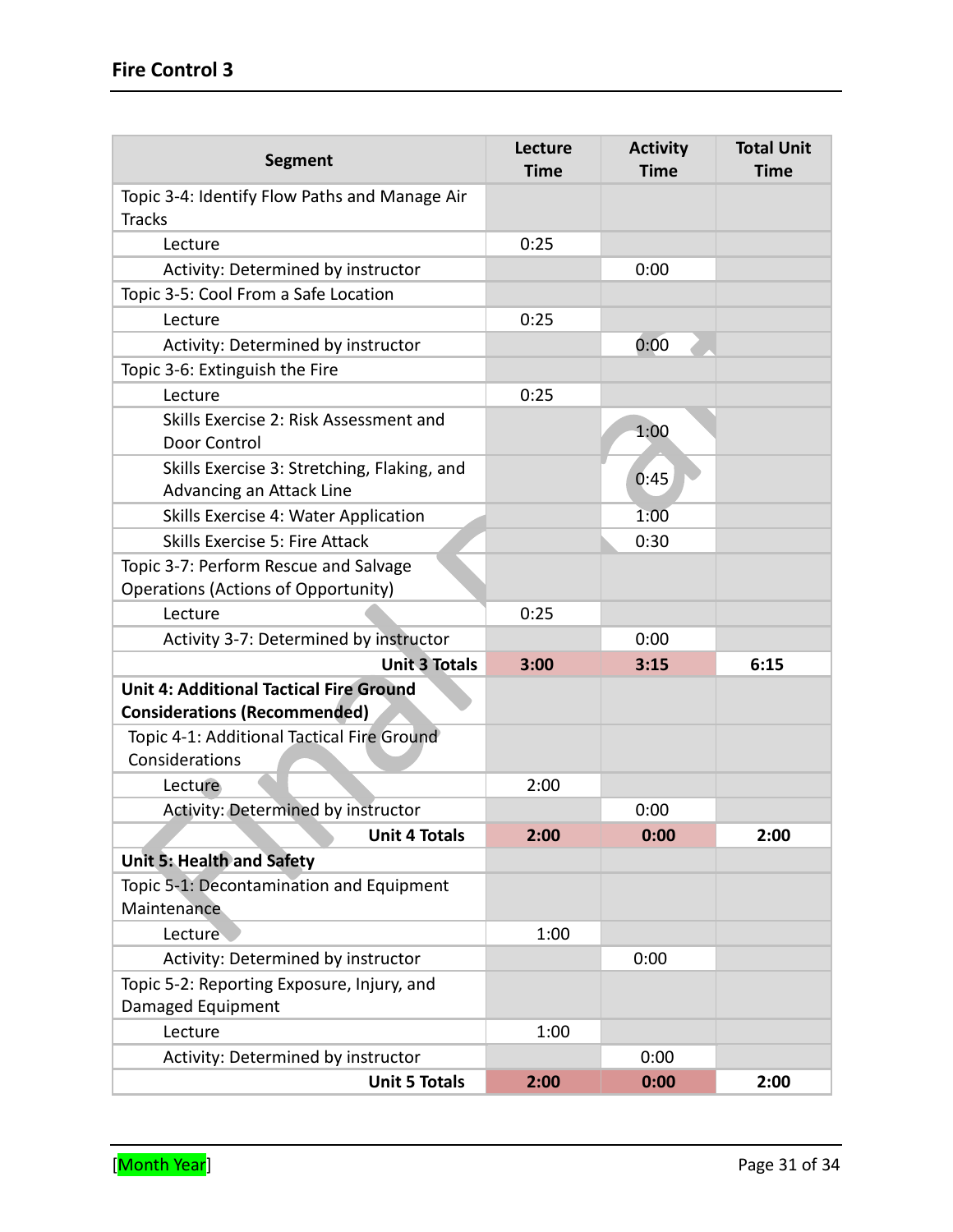| Segment                                   | Lecture     | <b>Activity</b> | <b>Total Unit</b> |
|-------------------------------------------|-------------|-----------------|-------------------|
|                                           | <b>Time</b> | <b>Time</b>     | <b>Time</b>       |
| <b>Lecture, Activity, and Unit Totals</b> | 15:30       | 3:45            | 19:15             |

#### **Course Totals**

| Total Lecture Time (LT)                      | 15:30 |  |
|----------------------------------------------|-------|--|
| Total Skill Exercise Time (ST)               | 3:45  |  |
| Flex Time (for longer required or additional | 4:45  |  |
| recommended skills exercises)                |       |  |
| <b>Total Course Time</b>                     | 24:00 |  |

**Note**: Skills and activity time will vary depending on the number of students in the program. It is important to remember that the suggested skill hours are for up to 25 students.

The Course Totals time reflects actual teaching/lecture and skills exercise time. With an additional one-hour meal period per day and a 10 minute break for every 50 minutes of teaching or skills time, the total scheduled time for this course is four days.

# **Acknowledgments**

State Fire Training gratefully acknowledges the following individuals and organizations for their diligent efforts and contributions that made the development and publication of this document possible.

#### **Cadre Leadership**

**Jonathan Black**

*Cadre Leader Battalion Chief, Santa Clara County Fire Department* 

#### **Kevin Conant**

*Battalion Chief, San Jose Fire Department (retired) Training Specialist III, California Department of Forestry and Fire Prevention*

**Allison L. Shaw** *Cadre Editor, California State University, Sacramento*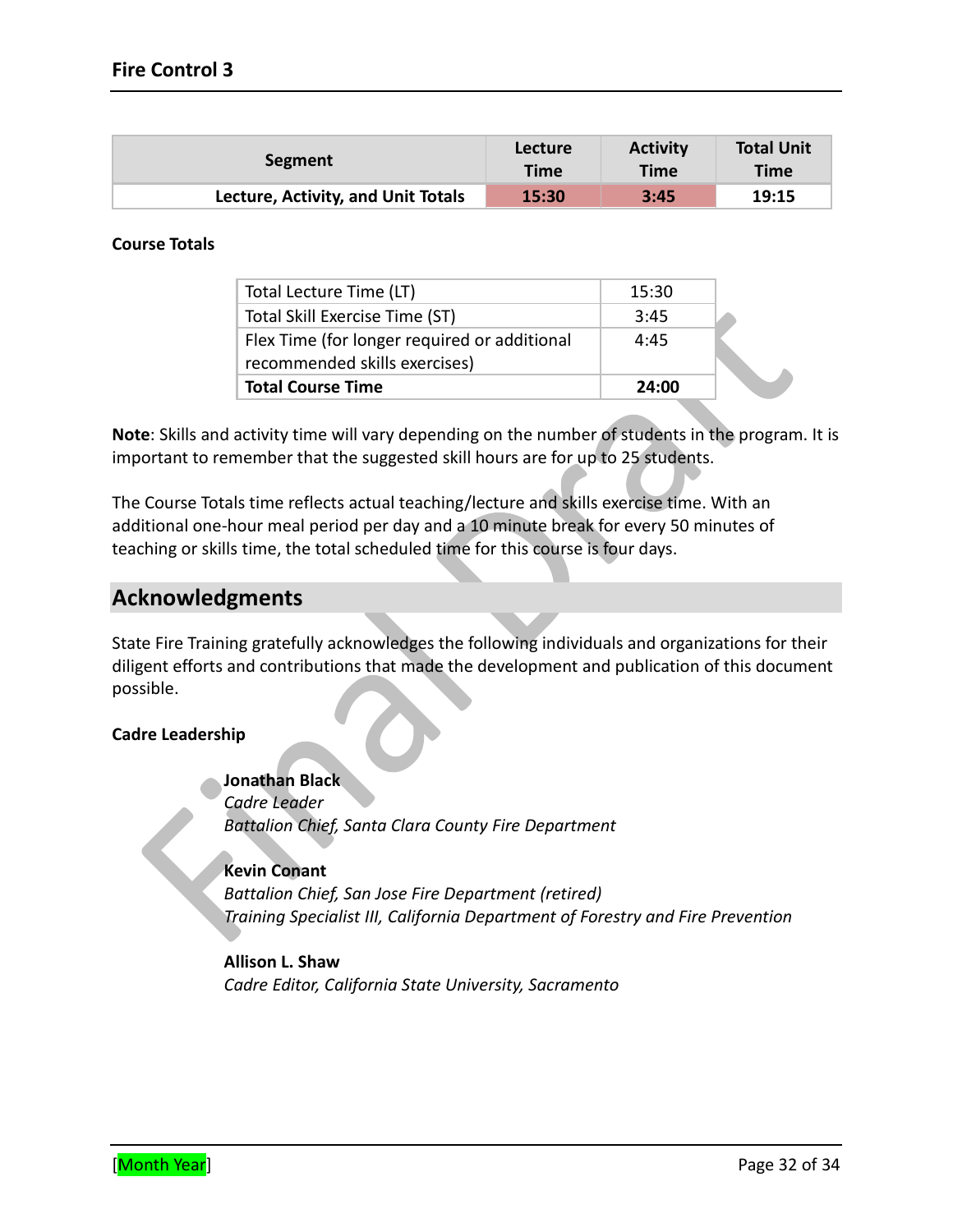#### **Development Cadre Participants**

#### **Tim Adams**

*Battalion Chief, Anaheim Fire and Rescue Past President, California Training Officer's Association-South*

#### **Norman Alexander** *Fire Captain/Paramedic, Yocha Dehe Fire Department*

**David Baldwin** *Battalion Chief, Sacramento Fire Department* 

**Timothy Beard** *Fire Captain/Paramedic, Sacramento Metropolitan Fire District*

#### **John Flatebo** *Fire Fighter, Corona Fire Department*

**Josh Janssen** *Battalion Chief, CAL FIRE/San Bernardino Second Vice President, California Training Officer's Association-South*

#### **James Mendoza** *Fire Captain, San Jose Fire Department*

# **Jake Pelk** *Fire Captain, Central County Fire Department Area Director, California Training Officer's Association-North*

**Jeff Seaton** *Fire Captain, San Jose Fire Department*

#### **Mike Taylor**

*Assistant Chief, Sacramento Fire Department Area Director, California Training Officer's Association-North*

### **Kevin Tidwell** *Fire Captain, Turlock Fire Department*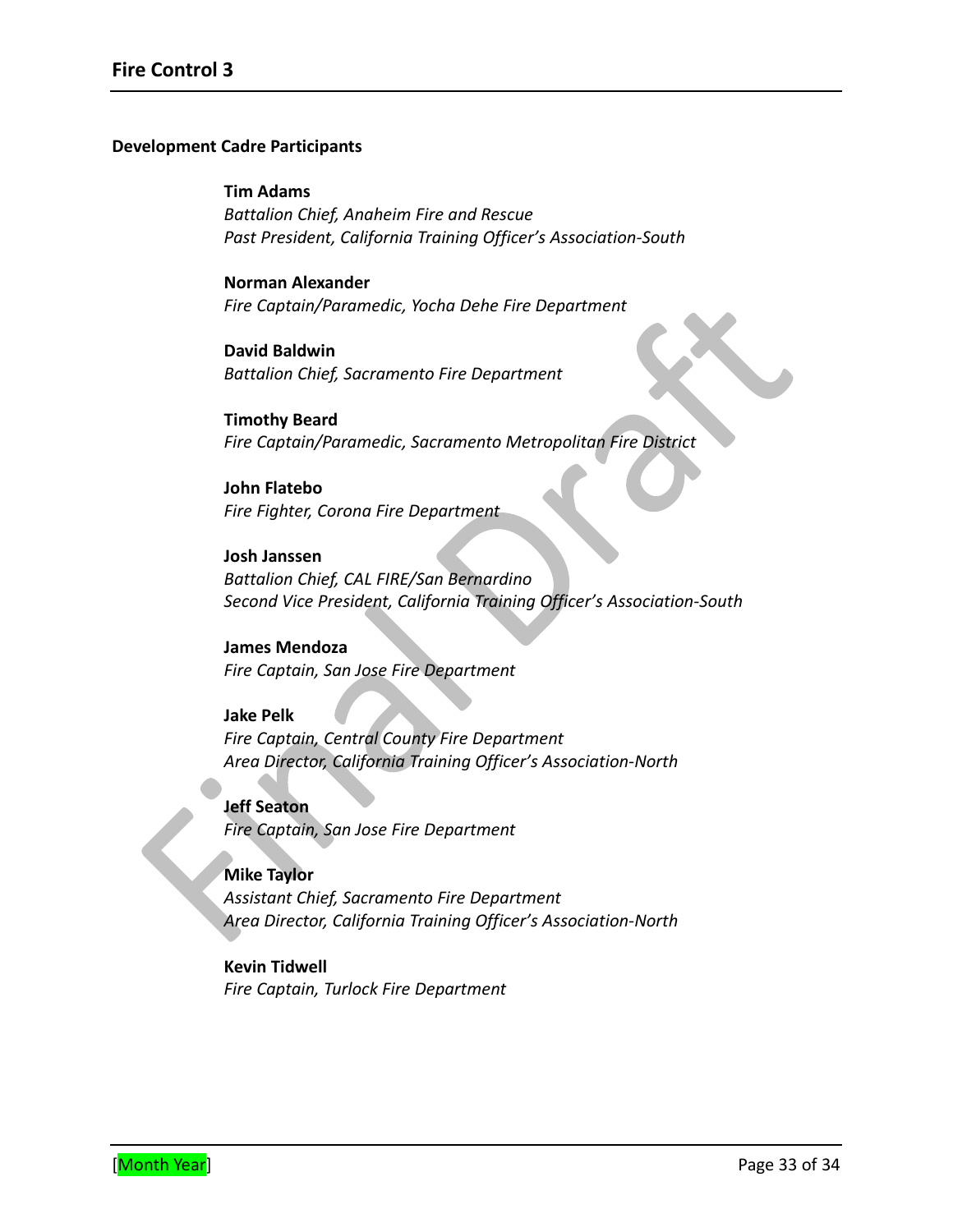#### **Partners**

State Fire Training also extends special acknowledgement and appreciation to the Conference and Training Services Unit with the College of Continuing Education at California State University, Sacramento, for its ongoing meeting logistics and curriculum development support, innovative ideas, and forward-thinking services. This collaboration is made possible through an interagency agreement between CAL FIRE and Sacramento State.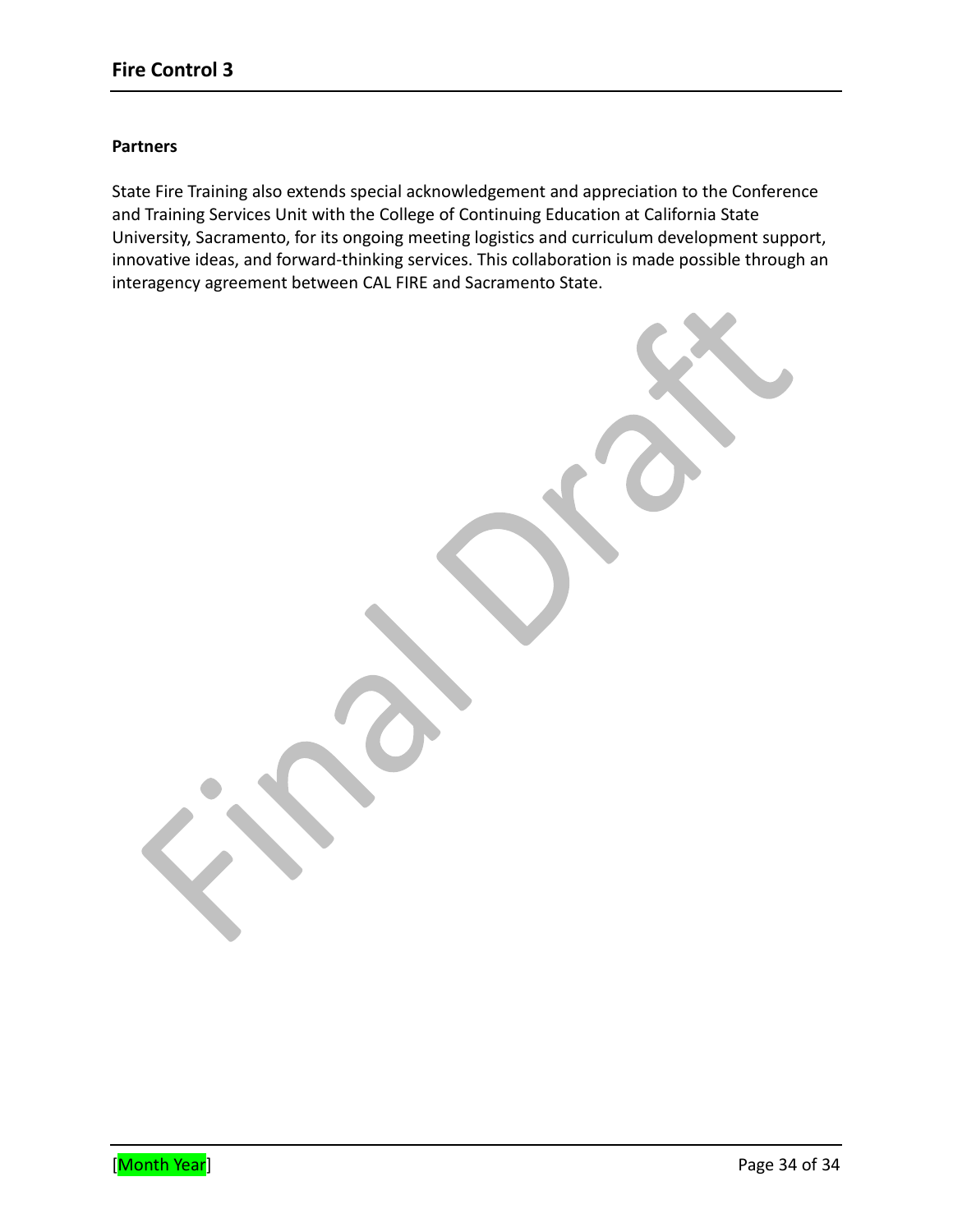

# **FIRE CONTROL 3: STRUCTURAL FIRE FIGHTING (2018) AND INSTRUCTOR COURSES Curriculum Implementation Plan**

Issued: December 2, 2019

# **OVERVIEW**

This document is intended to provide information for all State Fire Training (SFT) stakeholders on the new Fire Control 3: Structural Firefighting (2018), Instructor: Live Fire Training – Fixed Facility (2018), and Live Fire Training – Acquired Structure (2018) courses.

The **Fire Control 3: Structural Firefighting (2018)** course provides the student the opportunity for learning the basics of fire dynamics, chemistry and physics, structural fire behavior, structural fire attack tactics, and providing the knowledge and the opportunity for demonstrating their skills in locating, controlling, and extinguishing an interior structure fire. This new FSTEP course replaces a suite of legacy structural firefighting FSTEP courses including: the 16-hour Fire Control 1: Basic Fire Chemistry (1996), the 16-hour Fire Control 2: Basic Operations – Structural (1996), the 16-hour Fire Control 3A: Structural Fire Fighting in Acquired Structures (2009), and/or the 16-hour Fire Control 3B: Structural Fire Fighting in Live-fire Simulators curriculum.

The **Instructor: Live Fire Training – Fixed Facility (2018)** course prepares instructors to teach Fire Control 3: Live Fire Fighting (2018). This course provides the future instructors an opportunity for learning the knowledge and demonstrating the skills for instructing fire fighters in locating, controlling, and extinguishing an interior structure fire using a fixed facility. Key learning areas include an overview of the Fire Control 3: Structural Fire Fighting course plan; an introduction to live fire training; preburn planning; fire dynamics; set up and walk through; live fire training evolutions; and postburn procedures.

The **Instructor: Live Fire Training – Acquired Structure (2018)** courses prepares an instructor to teach Fire Control 3: Live Fire Fighting (2018) using an acquired structure. This course provides the students an opportunity for learning the knowledge and demonstrating the skills for instructing fire fighters in locating, controlling, and extinguishing an interior structure fire using an acquired structure. Key learning areas include an overview of the Fire Control 3: Structural Fire Fighting course plan; an introduction to acquired structure live fire training; preburn planning; fire dynamics; set up and walk through; live fire training evolutions; and postburn procedures. This course is required for instructors if using an acquired structure to teach Fire Control 3: Live Fire Fighting (2018)

The new course plans has been developed based on NFPA 1001 Standard for Fire Fighter Professional Qualifications (2019), NFPA 1403: Standard on Live Fire Training Evolutions (2018); FIRESCOPE ICS 500, Structure Fire Operations (2015); FIRESCOPE ICS 910 Fire Fighter Incident Safety and Accountability Guidelines (2013); California Health and Safety Code 41801(b) and Cal/OSHA (Title 8 CCR 3395).

Stakeholders are encouraged to study this information carefully and seek clarification from SFT if questions arise.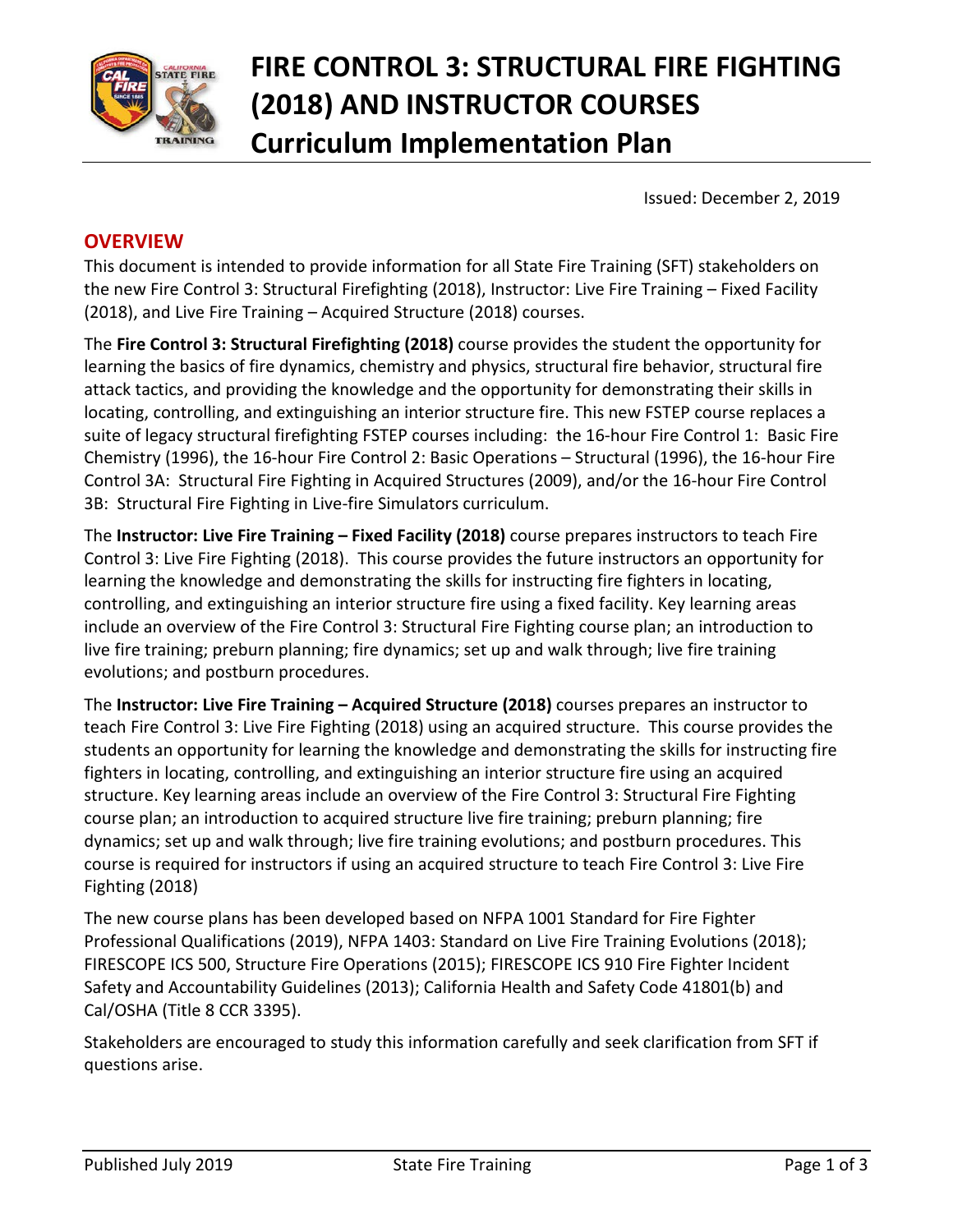#### **IMPLEMENTATION**

SFT recognizes that many SFT Instructors, Accredited Academies, Agencies, and stakeholders are vested in the SFT Fire Control curriculum and, therefore, the existing Fire Control curriculum and instructor requirements will be available for those stakeholders during the transition period.

**New (2018) Fire Control Curriculum ....................................................... Available January 1, 2020**

| <b>New Courses</b>                                         | <b>Hours</b> |
|------------------------------------------------------------|--------------|
| Fire Control 3: Structural Firefighting (2018)             | 24 hours     |
| Instructor: Live Fire Training - Fixed Facility (2018)     | 24 hours     |
| Instructor: Live Fire Training - Acquired Structure (2018) | 32 hours     |

**Fire Control 1 Basic Fire Chemistry (1996)............................. Course Phase out December 31, 2020** Effective January 1, 2021, FSTEP Fire Control 1: Basic Fire Chemistry (1996) curriculum will be retired from the SFT course catalog and no longer available.

**Fire Control 2: Basic Operations – Structural (1996).............. Course Phase out December 31, 2020** Effective January 1, 2021, FSTEP Fire Control 2: Basic Operations – Structural (1996), 16-hour curriculum will be retired from the SFT course catalog and no longer available.

**Fire Control 3 A/B Structural Fire Fighting (2009).................. Course Phase out December 31, 2020** Effective January 1, 2021, FSTEP Fire Control 3 A/B (2009) curriculum will be retired from the SFT course catalog and no longer available.

### **INSTRUCTOR REQUIREMENTS**

**Instructor Registration ....................................................................... Available December 2, 2019**

The designation of senior instructor is eliminated in the new courses. Additionally, the number of live burns necessary to complete an instructor task book has been reduced significantly.

**New registered instructors** for Fire Control 3: Structural Fire Fighting (2018) shall be required to complete the following:

- SFT Registered Instructor in good standing
- SFT Fire Fighter II Certification, Company Officer Certification, or Fire Officer Certification
- Education:
	- o ICS-300, Intermediate ICS for expanding incidents
	- o Safety Officer: S-404 or L954, or FDSOA Incident Safety Officer
	- o Fire Control 3 Structural Fire Fighting (2018)
	- o Instructor: Live Fire Training Fixed Facility (2018)
- Held a permanent position as a fire fighter or higher within a Recognized Fire Agency in California for a minimum of three years; **or** worked in a volunteer position or paid call fire fighter with a Recognized Fire Agency in California for a minimum of six years and;
- Instructor task book completion, documenting specific expertise in structural live fire training – fixed facilities and/or acquired structures and;